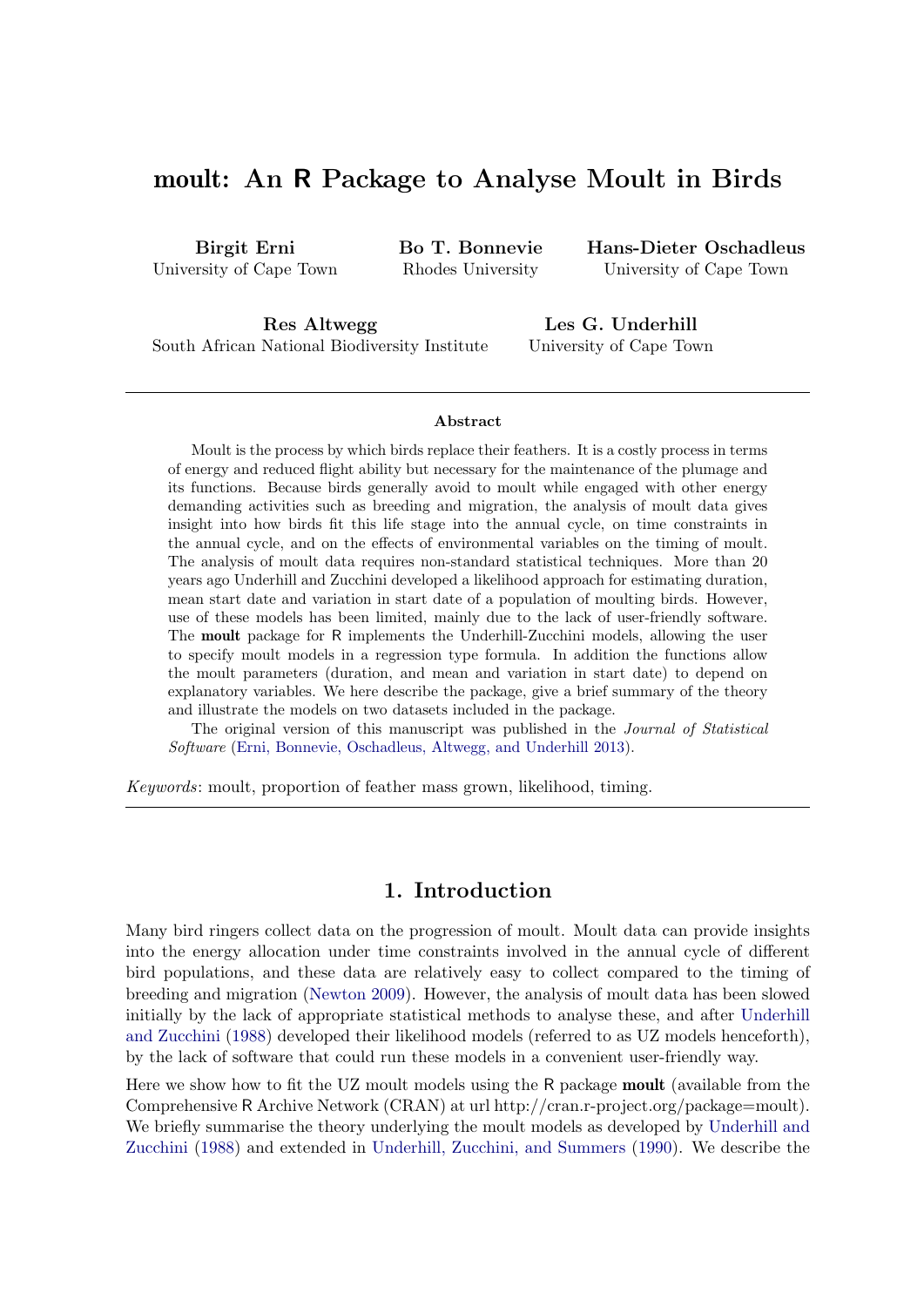#### 2 R package moult

implementation in R [\(R Development Core Team](#page-21-3) [2012\)](#page-21-3) and illustrate the use of the models using some examples.

## 2. Moult data

The standard accepted method of collecting moult data on primary feathers is to score each primary feather as 0 (old), 5 (new), or scores 1 to 4 for intermediate stages of feather development [\(Ginn and Melville](#page-21-4) [1983\)](#page-21-4). These individual moult scores (collected for either nine, ten or, rarely, 11 primaries, depending on the species) are then summed to give an overall moult score between 0 and 45 (for 9 primaries) or between 0 and 50 (for 10 primaries).

The aim of analysing moult data is to understand the timing of moult, so that the parameters of interest are the start and duration of moult, and a measure of the within-population variation in start date.

Fitting simple linear regression models to moult data is not appropriate [\(Pimm](#page-21-5) [1976;](#page-21-5) [Sum](#page-21-6)[mers, Swann, and Nicoll](#page-21-6) [1983;](#page-21-6) [Underhill](#page-21-7) [1985;](#page-21-7) [Underhill and Zucchini](#page-21-1) [1988\)](#page-21-1); they give biased estimates for the start and duration of moult. [Underhill and Zucchini](#page-21-1) [\(1988\)](#page-21-1) developed models that specifically address the issues of moult data using a likelihood approach. The main issue is that moult has three clearly defined stages (pre-moult, in moult, post-moult), so that moult scores cannot be assumed to be normally distributed.

## 3. The Underhill and Zucchini (UZ) moult models

The UZ models use four key assumptions to construct a likelihood for the moult data. The assumptions are as follows. 1) The moult index increases linearly over time, i.e. a constant rate of change in moult index, for each individual (Figure [1\)](#page-2-0). This moult index can be the original sum of moult scores, or some transformation of these to make the index linear. For example, for waders [Summers](#page-21-6) *et al.* [\(1983\)](#page-21-6) proposed using 'proportion of feather mass grown' assuming that feather mass is produced at a constant rate. It is convenient to scale this index to range from 0 to 1. 2) The duration of moult, and hence the rate of change in moult index, is the same for every individual. Modelling the duration of moult as a function of covariates allows us to relax this assumption. 3) Date of start of moult of individuals is normally distributed about a population mean start date. Assumption (3) could be changed, for example to Gamma, however this has not been implemented in package moult so far. 4) The individual observations are independent.

Figure [1](#page-2-0) shows the hypothetical trajectories of two individuals. If both individuals were caught at time  $t$ , the green individual (dotted line) has completed moult so will have moult index  $= 1$ ; the blue individual is in moult with observed moult index y. Of interest is the time at which these individuals have started,  $T_1$  and  $T_2$  say, respectively, and their duration of moult ( $\tau$  for both). To model moult in the population, we assume that for individual i starting date  $T_i \sim N(\mu, \sigma^2)$ , with  $\mu$  and  $\sigma$  the mean start date and standard deviation in start date, respectively, for the population.

Given the above model for start and duration of moult, it is then possible to calculate the probability for each individual  $i$  to have a moult index  $y_i$  at time  $t_i$ :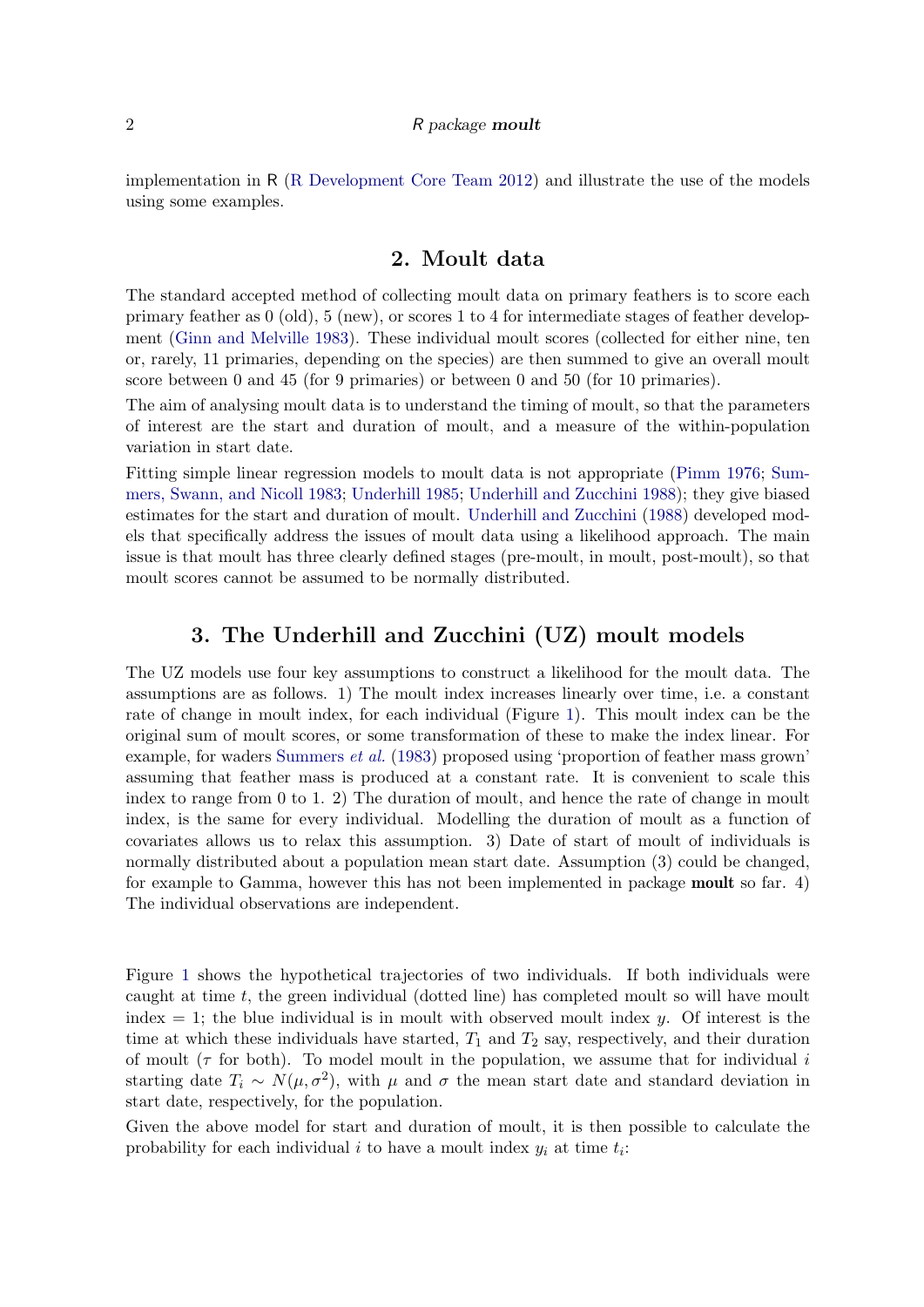



<span id="page-2-0"></span>Figure 1: Illustration of UZ model assumptions and parameters. With a constant rate of change in moult index, the individual indicated by the solid line has completed a proportion y of its moult at time t and thus must have started moult at time  $t-\gamma\tau$ , where  $\tau$  is the duration of moult  $= 1$ /slope of line. The individual indicated by the dotted line has completed moult at time t, thus its starting time  $T_1$  must have been prior to  $t - \tau$ .

$$
Pr(y_i) = Pr(T_i = t_i - y_i \tau).
$$

This probability is approximated by the normal density  $N(\mu, \sigma^2)$  at  $t_i - y_i \tau$ . The probabilities for all individuals are combined into a likelihood, and parameters  $\mu$ ,  $\tau$  and  $\sigma^2$  are estimated by maximising this likelihood. For a more detailed description of the UZ models we refer the reader to [Underhill and Zucchini](#page-21-1) [\(1988\)](#page-21-1).

## 4. Explanatory variables

As in other statistical models it is often of interest to see how parameters change with different situations. For example, the duration of moult could depend on the distance a population needs to migrate, as the time spent on migration restricts the time left for other activities [\(Newton](#page-21-0) [2009\)](#page-21-0). Another example would be different mean start dates for different geographical populations of a species.

Previously, software for the UZ models did not include the option of modelling parameters as functions of explanatory variables, or did so only in a limited way [\(Underhill, Serra, and](#page-21-8) [Brandao](#page-21-8) [2008\)](#page-21-8). The **moult** package allows the three parameters  $\mu$ ,  $\tau$  and  $\sigma$  to be modelled as functions of explanatory variables. There is a restriction:  $\sigma$  can be modelled as a function of only a single categorical variable, resulting in a different variance estimate for each group specified by the categorical variable; no continuous covariates are currently allowed for  $\sigma$ .

## 5. Fitting moult models in R

The UZ moult models can be fitted with the function moult(). This function was designed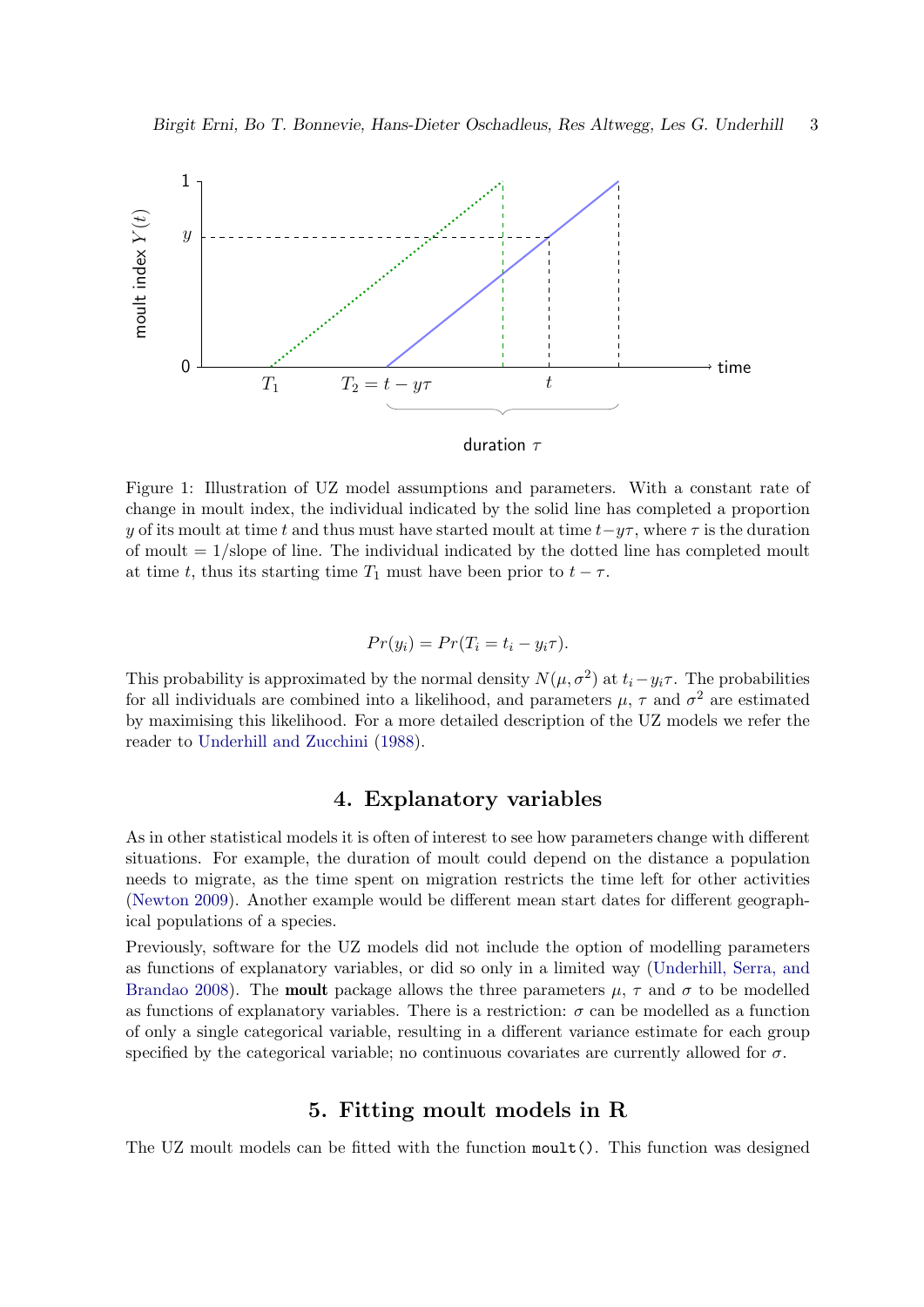to be similar in structure to the standard regression type functions in R (such as  $\text{Im}()$  and  $glm()$ . In particular, we obtained many ideas for coding from the hurdle() function in package pscl [\(Zeileis, Kleiber, and Jackman](#page-21-9) [2008\)](#page-21-9).

The call to moult has the following structure:

```
moult(formula, data, start = NULL, type = 2)
```
Only the formula argument is required, the others are optional, with default values if not specified.

formula can have five parts, of which the first two (moult.index and days) must always be provided:

```
moult.index \degree days | x1 + x2 | y1 + y2 | z1
```
On the left-hand-side of the ∼ the vector of moult indices (between 0 and 1, one for each individual) is given, the first part after the  $\sim$  requires a vector of corresponding days on which these individuals were observed (number of days since, e.g., 1 July). The remaining three parts are optional, but are used to model any of the three parameters as functions of covariates. Their order is important: the first part specifies the covariates for the duration of moult, the second part covariates for the mean start date of moult, and the third a covariate for the standard deviation in start date. These covariates can overlap, and quadratic terms, interactions, etc. can be added to either part, using the standard R notation for model formulae [\(Chambers and Hastie](#page-20-1) [1992\)](#page-20-1).

This is best demonstrated by a few examples. Taking colony to be a hypothetical (categorical) covariate, assuming that observations came from individuals caught in two or more different colonies, we can fit the following models.

```
m1 <- moult(m.index ~ days)
m2 <- moult(m.index ~ days | colony)
m3 <- moult(m.index ~ days | 1 | colony)
m4 \leq m \text{curl}(m \cdot \text{index} \times \text{days} \mid \text{colour} \mid \text{colour})m5 <- moult(m.index ~ days | colony | colony | colony)
```
In m1 duration, mean start date and standard deviation in start date are assumed the same for all colonies; in m2 only duration differs between colonies, while start dates are assumed equal for all colonies; in m3 only mean start date differs between colonies; in m4 a different start date and a different duration are estimated for each colony; in m5 all three parameters are assumed to differ between colonies. Similar covariates such as sex or year, could be used, or continuous covariates such as average temperature or total rainfall during the breeding season. The covariate for the standard deviation in start date of moult is restricted to be a single categorical variable.

Starting values for parameter estimation can be specified through the start argument. If not specified moult() will calculate its own starting values by using regression models of time on moult index.

The type argument allows the specification of different types of moult data as defined by [Underhill and Zucchini](#page-21-1) [\(1988\)](#page-21-1) and [Underhill](#page-21-2) *et al.* [\(1990\)](#page-21-2). The data type depends primarily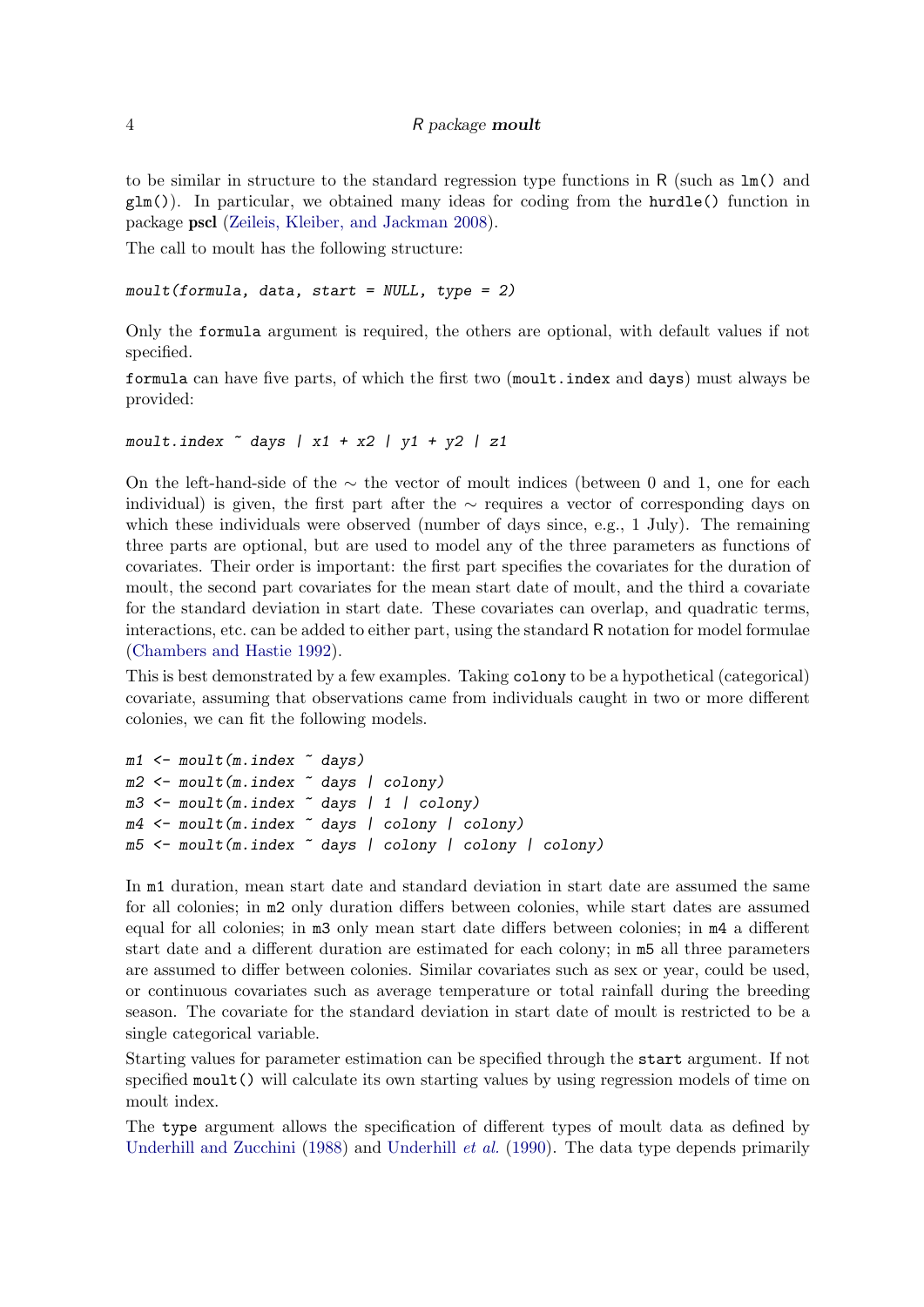on the stages of moult of the individuals sampled. For type 1 and type 2 data it is required that pre-moult, in-moult and post-moult individuals are all equally likely to have been sampled, i.e. sampling probability is independent of moult stage; type 2 data requires the moult scores, type 1 only the categories pre-moult, in moult, post-moult. Type 3 data requires only individuals in moult. For type 4 data the sample must be representative of the part of the population in moult and post-moult, and for type 5 of the part of the population pre-moult and in moult [\(Underhill](#page-21-2) et al. [1990\)](#page-21-2).

moult() constructs the likelihood and makes a call to R's optim() function to maximise the log-likelihood, using optim's 'BFGS' algorithm.

## 6. Examples

### 6.1. Sanderlings

The sanderlings data [\(Underhill and Zucchini](#page-21-1) [1988\)](#page-21-1) are included with the moult package (Figure [2\)](#page-5-0). The moult scores in MIndex are proportions of feather mass grown. Day contains the number of days since July 1.

```
R> library("moult")
R> head(sanderlings)
 Day MIndex
1 117 0.000
2 117 0.000
3 117 0.000
4 117 0.000
5 117 0.000
6 117 0.011
R> plot(MIndex \degree Day, data = sanderlings, pch = 16, cex = 0.5,
+ xlab = "days since July 1",
+ ylab = "proportion of feather mass grown")
```
To demonstrate the moult() function, we will fit three models, one for each of the data types 1 to 3 (see Section 5). Even though the sanderlings data contains individuals not in moult and moult scores, depending on type, the function will discard non-moulting individuals or the actual moult scores, only keeping the information 'in moult'.

```
R > m1 <- moult (MIndex \sim Day, data = sanderlings, type = 1)
R > m2 <- moult (MIndex \tilde{b} Day, data = sanderlings)
R> summary(m2)
Call:
mout(formula = MIndex \sim Day, data = sanderlings)
```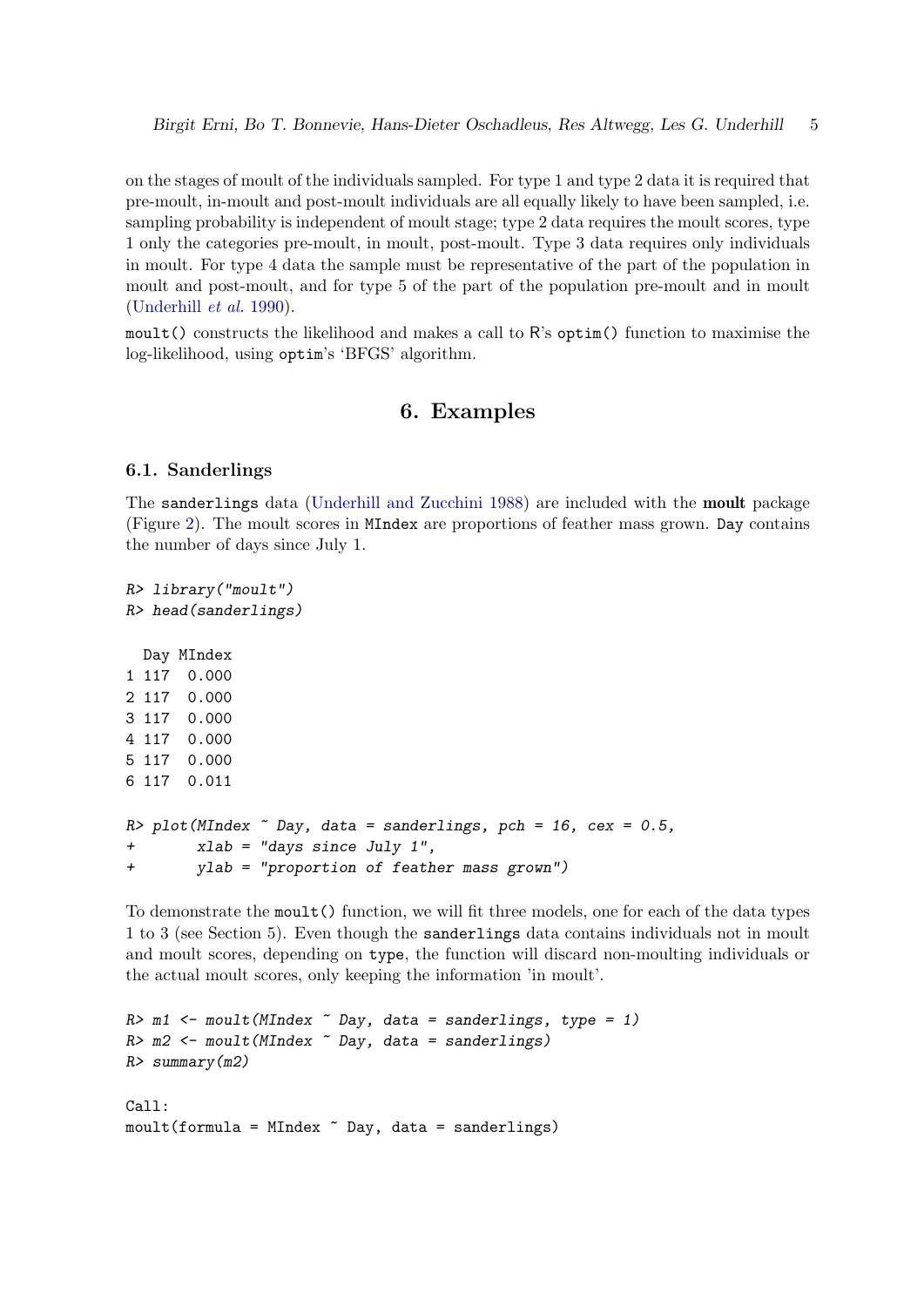### 6 R package moult



<span id="page-5-0"></span>Figure 2: Sanderling moult scores versus time.

```
Duration coefficients:
           Estimate Std. Error
intercept.1 96.12 6.909
Mean start date coefficients:
         Estimate Std. Error
intercept 131.4 2.098
Coefficients for standard deviation in start date:
           Estimate Std. Error
(Intercept) 19.22 6.175
Log-likelihood: -40.46 on 3 Df
R > m3 <- moult (MIndex \degree Day, data = sanderlings, type = 3)
R> summary(m3)
Call:
mout(formula = MIndex " Day, data = sanderlings, type = 3)Duration coefficients:
           Estimate Std. Error
```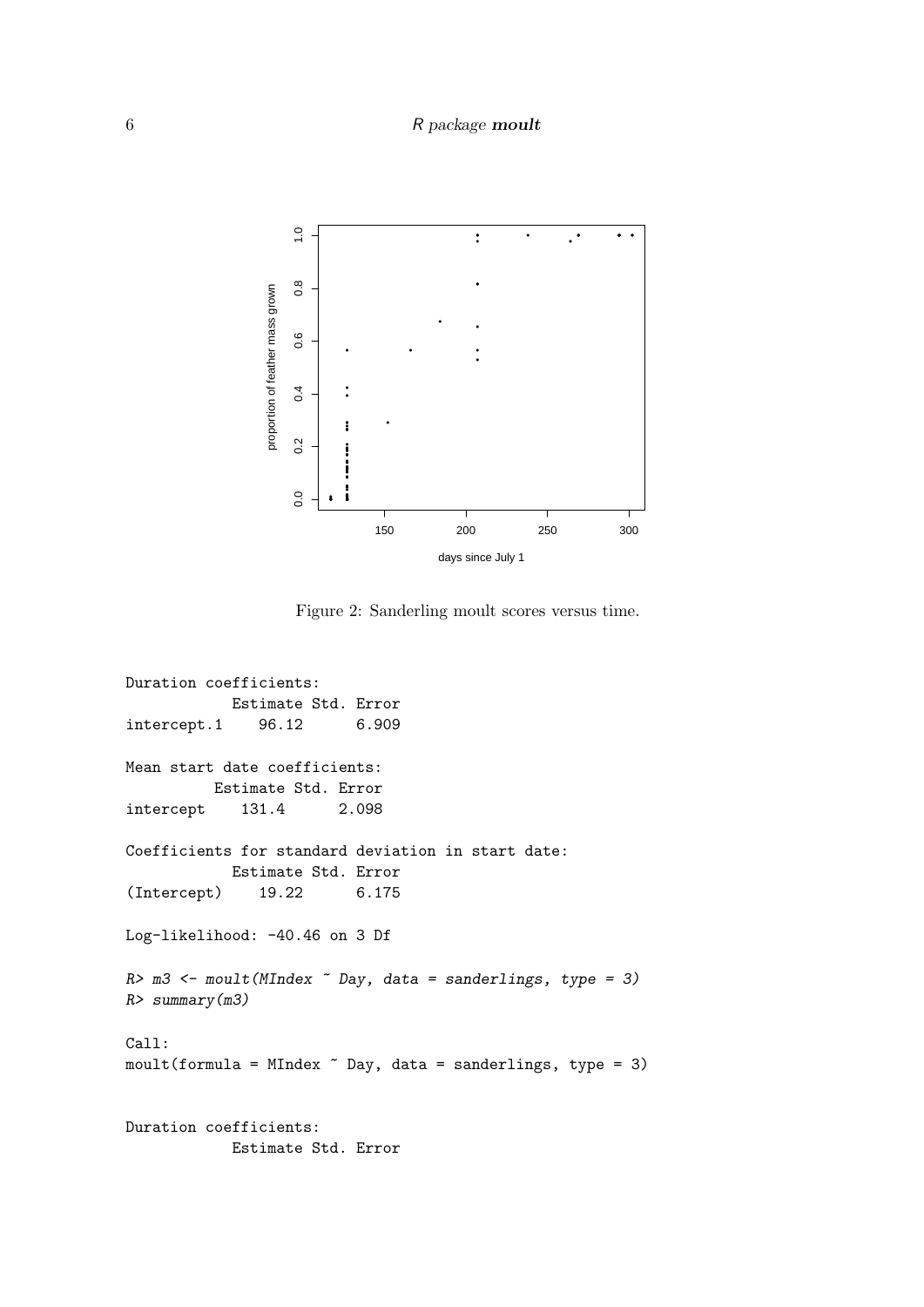Birgit Erni, Bo T. Bonnevie, Hans-Dieter Oschadleus, Res Altwegg, Les G. Underhill 7

intercept.1 98.94 18.56 Mean start date coefficients: Estimate Std. Error intercept 126.8 8.835 Coefficients for standard deviation in start date: Estimate Std. Error (Intercept) 17.53 6.198

```
Log-likelihood: 62.83 on 3 Df
```
Estimates obtained for m3 differ slightly from those in [Underhill and Zucchini](#page-21-1) [\(1988\)](#page-21-1); the value obtained for the log-likelihood is slightly larger for the m3 estimates than for the original estimates (62.73). In m2 mean start date was estimated as day number 131.4. To convert this to a date, where counting started 1 July:

```
R format(as.Date(coef(m2, "mean"), origin = "2012-06-30"), "%d %b")
```
intercept "08 Nov"

To obtain the intercept and slope for the moult trajectory line for a given duration and start date (Figure [1\)](#page-2-0) we write a function which converts duration and mean start date to intercept and slope:

```
R> durationmean2ab <- function(duration, mean)
+ { ab <- c(- mean / duration, 1 / duration)
+ names(ab) <- c("intercept", "slope")
+ return(ab)
+ }
R> uz1 <- durationmean2ab(coef(m1, "duration"), coef(m1, "mean"))
```
The last line calculates slope and intercept of the moult trajectory line for an individual starting moult on the mean start date estimated in m1 (Figure [3\)](#page-11-0).

### Fitted values and predictions

predict() can be used on a moult object to obtain predictions either for the population average moult score on a specified day, or predicted frequencies or probabilities of birds being in a specified stage of moult. Moult stages can be categorised into intervals, e.g., pre-moult (moult index 0), moult index between 0 and 0.1, between 0.1 and  $0.2, \ldots$ . The interval length can be changed through the intervals argument in the predict function.

```
R> day <- unique(sanderlings$Day)
R> p1 <- predict (m2, newdata = data.frame(day))
R> nn <- as.numeric(table(sanderlings$Day))
R> p1$M * nn
```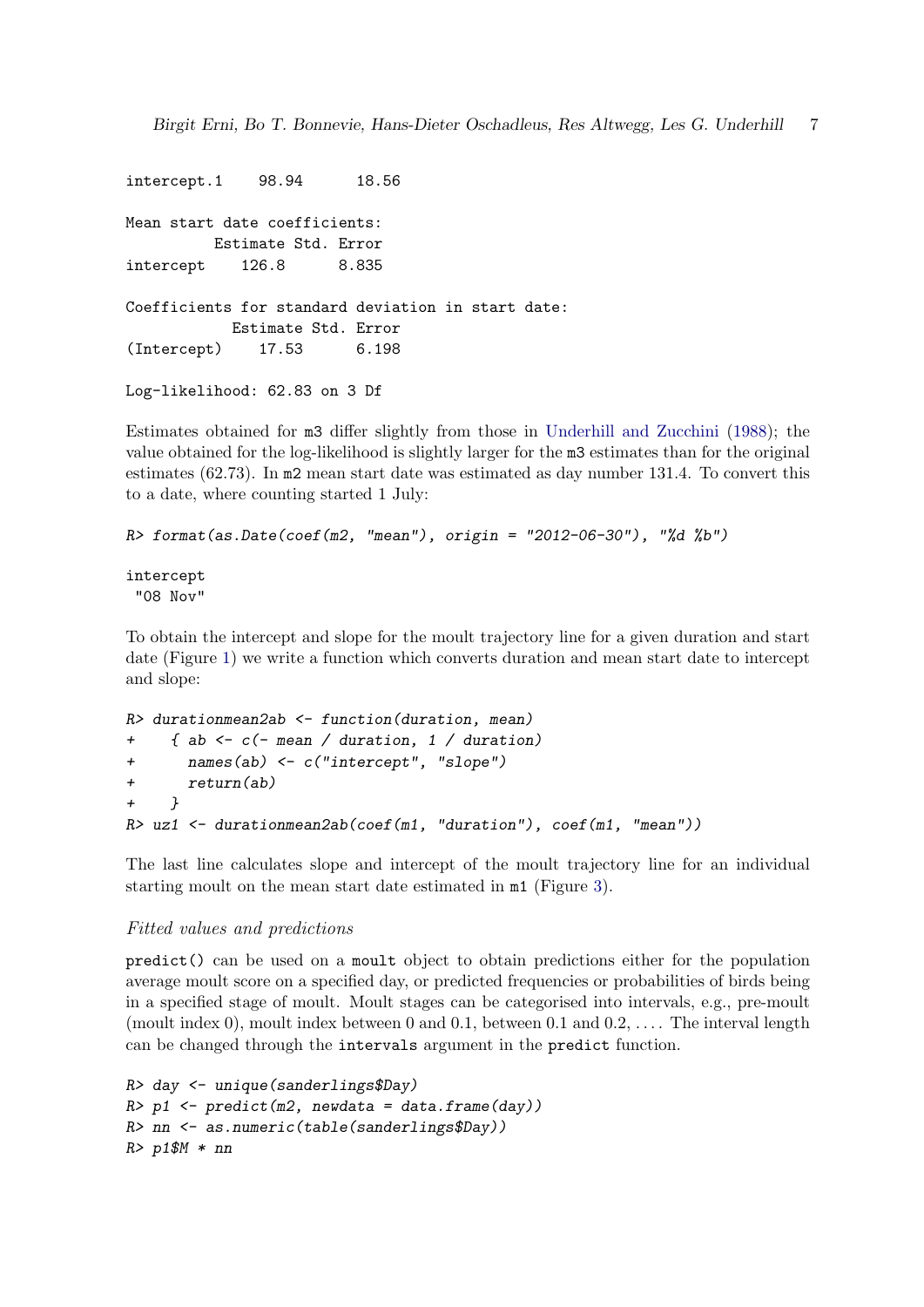|     |           |                   |                                 |       |                                           | $0$ 0 - 0.1 0.1 - 0.2 0.2 - 0.3 0.3 - 0.4 0.4 - 0.5 0.5 - 0.6 |       |
|-----|-----------|-------------------|---------------------------------|-------|-------------------------------------------|---------------------------------------------------------------|-------|
| 117 | 4.638     | 0.726             | 0.396                           | 0.168 | 0.054                                     | 0.012                                                         | 0.000 |
|     |           | 127 79.785 23.760 | 16.605                          | 9.180 | 3.915                                     | 1.350                                                         | 0.405 |
| 152 |           |                   | $0.142$ $0.142$ $0.188$         | 0.194 | 0.158                                     | 0.100                                                         | 0.050 |
| 166 |           |                   | $0.036$ $0.061$ $0.115$         | 0.170 | 0.197                                     | 0.179                                                         | 0.127 |
| 184 | 0.003     | 0.010             | 0.029                           | 0.067 | 0.123                                     | 0.176                                                         | 0.197 |
| 207 | 0.000     | 0.000             | 0.008                           | 0.048 | 0.152                                     | 0.392                                                         | 0.800 |
| 238 | 0.000     | 0.000             | 0.000                           | 0.000 | 0.000                                     | 0.001                                                         | 0.004 |
| 264 | 0.000     | 0.000             | 0.000                           | 0.000 | 0.000                                     | 0.000                                                         | 0.000 |
| 269 | 0.000     | 0.000             | 0.000                           | 0.000 | 0.000                                     | 0.000                                                         | 0.000 |
| 294 | 0.000     | 0.000             | 0.000                           | 0.000 | 0.000                                     | 0.000                                                         | 0.000 |
|     |           |                   |                                 |       | 302  0.000  0.000  0.000  0.000  0.000    | 0.000                                                         | 0.000 |
|     |           |                   |                                 |       | $0.6 - 0.7$ 0.7 - 0.8 0.8 - 0.9 0.9 - 1 1 |                                                               |       |
|     |           |                   |                                 |       |                                           |                                                               |       |
|     | 117 0.000 |                   |                                 |       | $0.000$ $0.000$ $0.000$ $0.000$           |                                                               |       |
|     | 127 0.135 |                   | $0.000$ $0.000$ $0.000$ $0.000$ |       |                                           |                                                               |       |
| 152 | 0.019     |                   | $0.006$ $0.001$                 |       | 0.00000.000                               |                                                               |       |
| 166 | 0.070     |                   | $0.031$ $0.010$                 |       | $0.003$ $0.001$                           |                                                               |       |
| 184 | 0.173     |                   | $0.119$ $0.064$                 |       | $0.027$ $0.012$                           |                                                               |       |
| 207 | 1.256     |                   | 1.552                           | 1.504 | 1.136 1.144                               |                                                               |       |
| 238 | 0.015     |                   | 0.041                           | 0.087 | 0.145 0.707                               |                                                               |       |
| 264 | 0.000     |                   | 0.002                           | 0.006 | $0.021$ $0.971$                           |                                                               |       |
| 269 | 0.000     |                   | 0.003                           | 0.009 | 0.036 2.955                               |                                                               |       |
| 294 | 0.000     |                   | 0.000                           | 0.000 | 0.0005.000                                |                                                               |       |

The argument newdata in predict() must contain one column for dates, and one for each explanatory variable used in the model. In this case predict will return estimated probabilities for any bird being in moult stage  $i$  on the given day; rows sum to one. When multiplied by the number of birds observed on the particular day (nn here), the expected number of birds in each moult stage on that day is obtained (see Table 6 in [Underhill and Zucchini](#page-21-1) [1988\)](#page-21-1). If the argument newdata is not supplied, predict will return estimates of the expected moult score for each of the days in the model data.

```
R > \text{days2} < - \text{seq}(70, 310, \text{by} = 10)R> p2 <- predict(m2, newdata = data-frame(days2))R> p2$M * 100
```
The above code predicts the proportion of birds in each moult stage for days 70 to 310 (multiplied by 100 to obtain percentages) (see Table 7 in [Underhill and Zucchini](#page-21-1) [1988\)](#page-21-1). See Section 6.3 for obtaining predictions with covariates.

### 6.2. Probit analysis

[Rothery and Newton](#page-21-10) [\(2002\)](#page-21-10) realised that one could obtain estimates for mean start date and standard deviation using a probit model (a generalized linear model with a binomial distribution and a probit link function), referred to as the RN method henceforth. The distributional assumptions (normality) for the start of moult are equivalent in the UZ and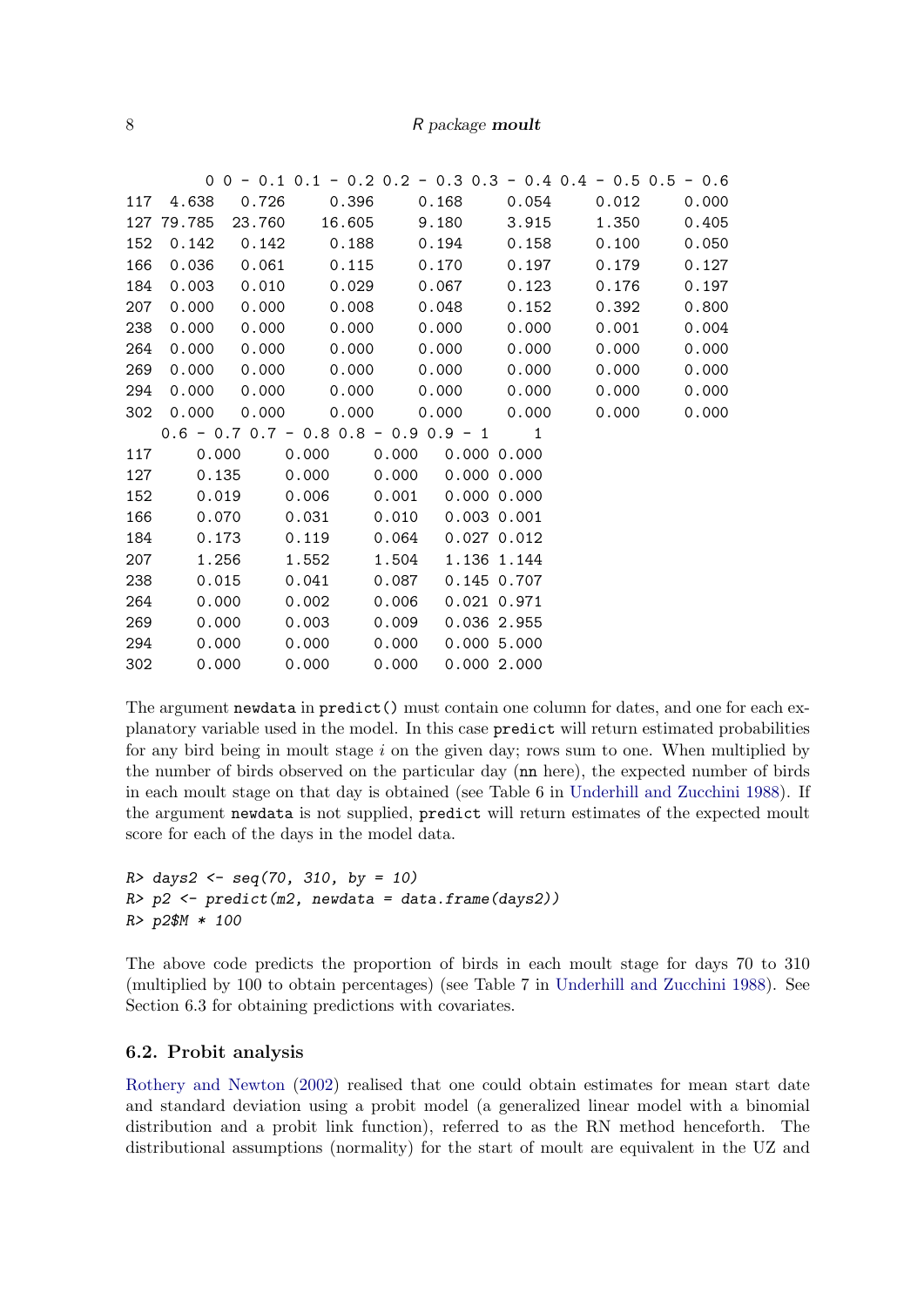RN models. What differs in the RN method is that a second probit analysis is required for the finishing date, but no assumptions are made about the functional form of change in moult index. Thus in the RN method it is possible to obtain starting and finishing distributions with different standard deviations. Average moult duration is estimated as the difference between mean finishing and mean start dates. The RN method uses the same data twice, once to estimate the start and once to estimate the end of moult. Development of the RN model was probably in part motivated by the lack of user-friendly software for fitting UZ models since they are conceptually similar to the UZ type 1 model. Below we demonstrate how the RN probit models can be fitted using R for the sanderlings data.

To estimate mean start date in the probit model, the moult scores are transformed to a binary variable with categories 'have not started moult' (0), and 'have started moult' (1). Individuals with completed moult are scored as 1. Then a probit model is fitted to these scores.

```
R> sanderlings$started \le ifelse (sanderlings$MIndex > 0, 1, 0)
R \geq m.start \leq glm(started \sim Day, family = binomial(link = "probit"),
+ data = sanderlings)
R> summary(m.start)
Call:
glm(formula = started \text{Day}, family = binomial(link = "probit"),data = sanderlings)
Deviance Residuals:
   Min 1Q Median 3Q Max
-1.0253 -1.0253 -0.5637 1.3376 1.9586Coefficients:
            Estimate Std. Error z value Pr(>|z|)
(Intercept) -10.63391 6.47880 -1.641 0.101
Day 0.08192 0.05110 1.603 0.109
(Dispersion parameter for binomial family taken to be 1)
   Null deviance: 227.13 on 163 degrees of freedom
Residual deviance: 187.99 on 162 degrees of freedom
AIC: 191.99
Number of Fisher Scoring iterations: 10
```
This probit model models the probability of having started moult as a function of time (Day here). glm issues a warning message here as a result of 'Day' being able to predict the response (started or not) almost perfectly (see, e.g. [Venables and Ripley](#page-21-11) [2002,](#page-21-11) pg. 197), but is not serious here. The slope and intercept obtained have to be transformed as follows to obtain mean and standard deviation estimates for the start of moult [\(Rothery and Newton](#page-21-10) [2002\)](#page-21-10).

```
R> cfs <- as.numeric(coef(m.start))
R> sigma.hat1 <- 1 / cfs[2]
```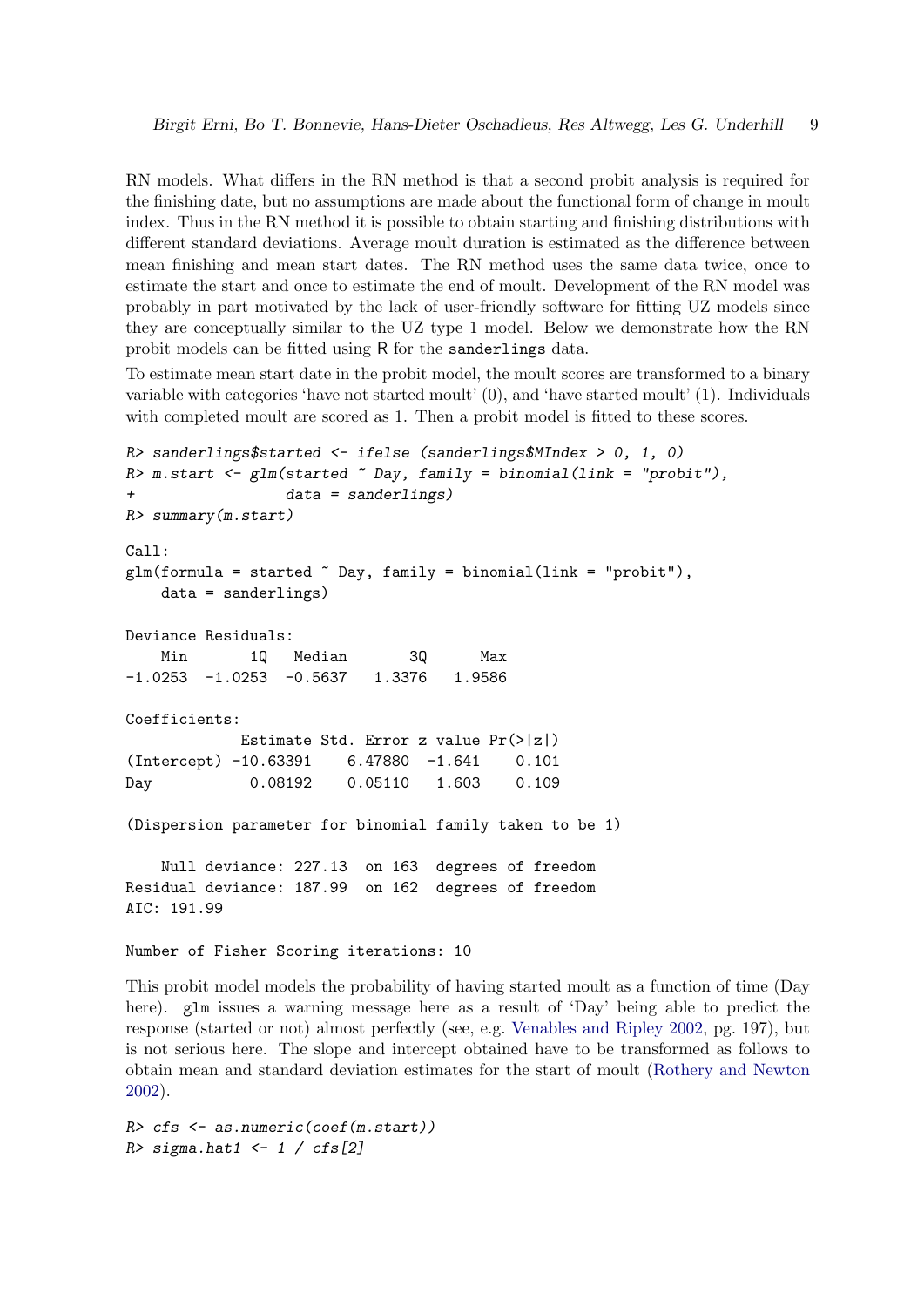```
10 R package moult
```

```
R> mu.hat1 <- - cfs[1] / cfs[2]
R> c(mu.hat1, sigma.hat1)
[1] 129.8156 12.2077
R> format(as.Date(mu.hat1, origin = "2012-06-30"), "%d %b")
[1] "06 Nov"
```
To estimate mean and standard deviation for date of completion of moult the above is repeated but now moult scores are transformed to 1 if moult is completed, and 0 otherwise.

```
R> sanderlings$finished <- ifelse (sanderlings$MIndex < 1, 0, 1)
R> m.end <- glm(finished \sim Day, family = binomial(link = "probit"),+ data = sanderlings)
R> cfs <- as.numeric(coef(m.end))
R> sigma.hat2 <- 1 / cfs[2]R> mu.hat2 <- - cfs[1] / cfs[2]
R> duration \leq mu.hat2 - mu.hat1
R> c(duration, mu.hat2, sigma.hat2)
[1] 100.57376 230.38933 29.73703
R> format(as.Date(mu.hat2, origin = "2012-06-30"), "\%d\%b")
[1] "15 Feb"
```
The last line above calculates the intercept and slope of the average moult trajectory.

R> nr1 <- durationmean2ab(duration, mu.hat1)

Mean start date and mean completion date can also be estimated with a single model. This, however, requires the assumption of equal standard deviations in starting and finishing dates, and an additional indicator variable is required  $(x \text{ here})$ , indicating whether we are considering starting date or finishing date.

```
R> scores <- c(sanderlings$started, sanderlings$finished)
R> x <- c(rep(0, times = length(sanderlings$started)),
+ rep(1, times = length(sanderlings$finished)))
R> ddays <- rep(sanderlings$Day, times = 2)
R > m.both \leq g \ln(\text{scores } \tilde{ } ddays + x, family = binomial(link = "probit"))
R> summary(m.both)
Call:
glm(formula = scores ~^d datays + x, family = binomial(link = "probit"))Deviance Residuals:
```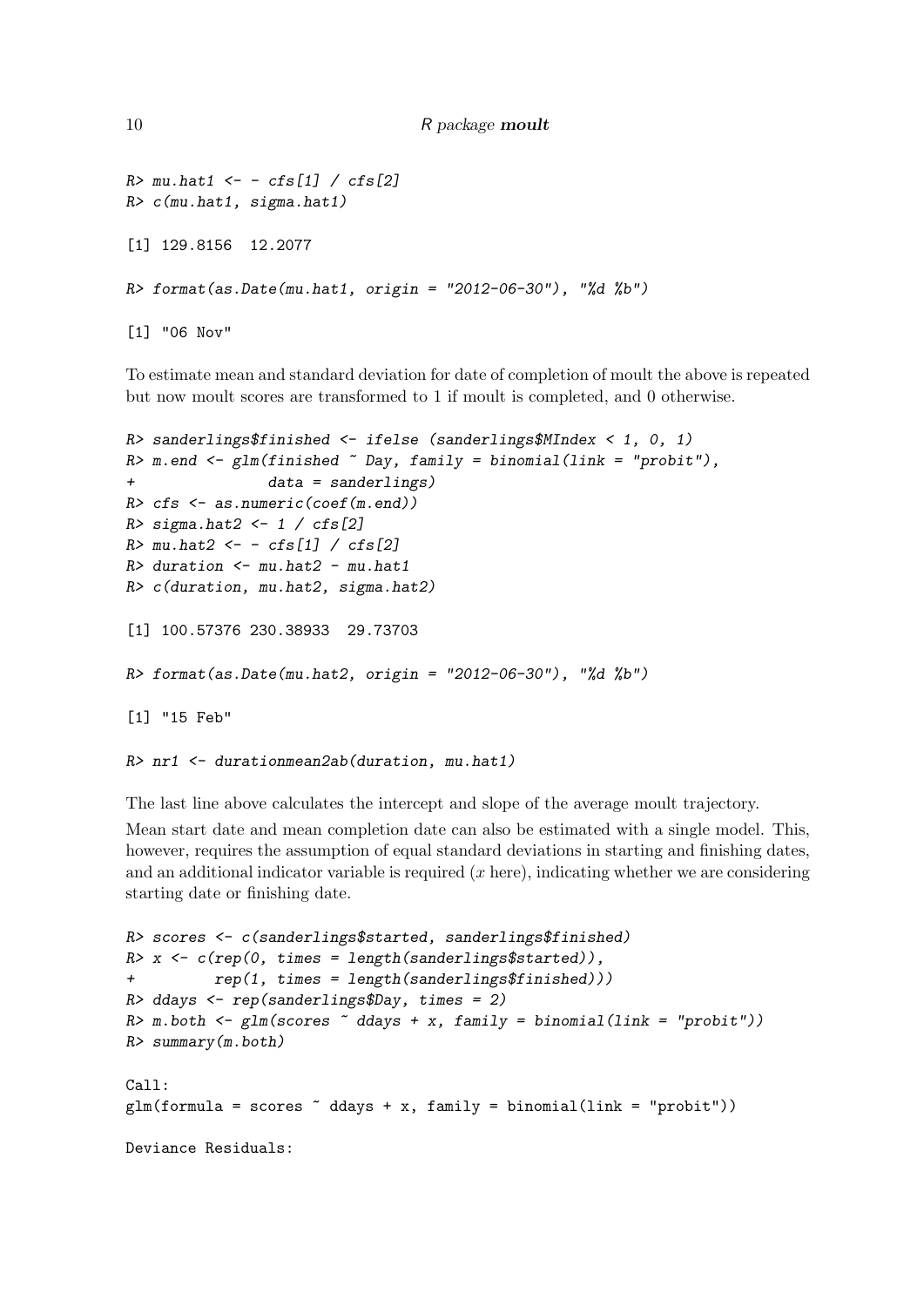```
Min 1Q Median 3Q Max
-2.15506 -0.79254 -0.01047 0.00065 1.80419
Coefficients:
            Estimate Std. Error z value Pr(>|z|)
(Intercept) -5.021635 1.269464 -3.956 7.63e-05 ***
ddays 0.037670 0.009944 3.788 0.000152 ***
x -3.630548 1.035830 -3.505 0.000457 ***
---
Signif. codes: 0 '***' 0.001 '**' 0.01 '*' 0.05 '.' 0.1 ' ' 1
(Dispersion parameter for binomial family taken to be 1)
   Null deviance: 389.28 on 327 degrees of freedom
Residual deviance: 204.51 on 325 degrees of freedom
AIC: 210.51
Number of Fisher Scoring iterations: 9
R> cfs <- as.numeric(coef(m.both))
R> sigma.hat \leftarrow 1 / cfs[2]
R> mu.hat \leftarrow - cfs[1] / cfs[2]R> mean.finish <- - (cfs[1] + cfs[3]) / cfs[2]
R> duration \leftarrow - cfs[3] / cfs[2]
R> c(duration, mu.hat, mean.finish, sigma.hat)
[1] 96.37801 133.30638 229.68439 26.54641
R> format(as.Date(c(mu.hat, mean.finish), origin = "2012-06-30"), "%d %b")
[1] "10 Nov" "14 Feb"
R> nr2 <- durationmean2ab(duration, mu.hat)
R> plot(MIndex \degree Day, data = sanderlings, pch = 16, cex = 0.5,
+ xlab = "days since July 1", ylab = "moult index (PFMG)")
R> abline(uz1, lwd = 2, col = "grey")
R > abline(nr1, lty = 2, lwd = 2)
R > abline(nr2, lty = 3, col = "red", lwd = 3)
R > \text{ legend}(220, 0.3, 1ty = c(1, 2, 3), 1wd = c(2, 2, 3),+ col = c("grey", "black", "red"), bty = "n",+ legend = c("UZ type 1", "NR separate", "NR combined"))
```
Because the NR method duplicates the data, the analysis is based on  $2n$  non-independent data points. The log-likelihood of the RN2 model and that of the UZ1 model are therefore not comparable. Figure [3](#page-11-0) compares estimates for timing and duration of moult obtained from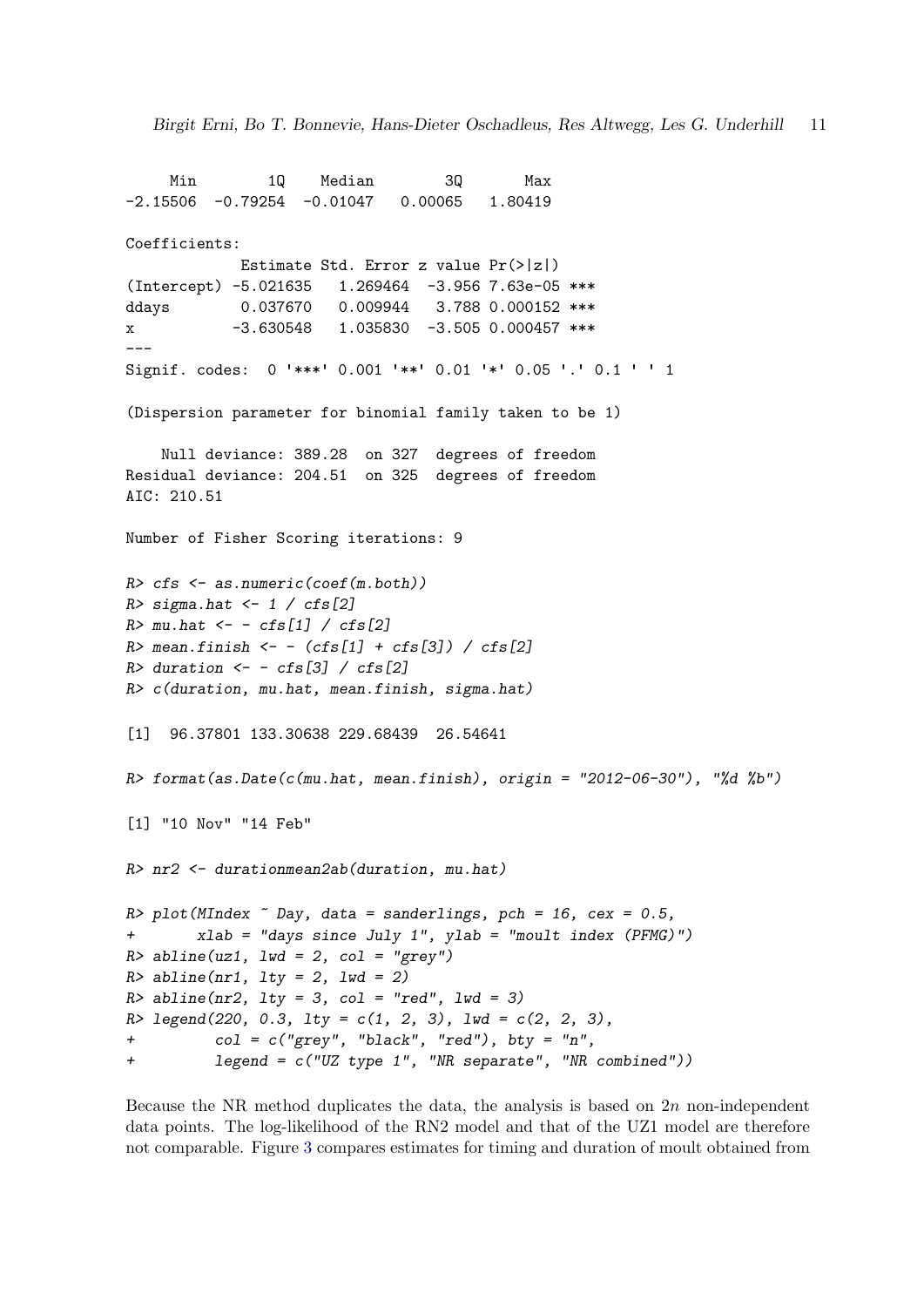#### 12 R package moult



<span id="page-11-0"></span>Figure 3: Observed moult scores (converted to 'proportion of feather mass grown') in sanderlings versus date. The lines represent estimated moult trajectories of a bird starting to moult on the mean start date using various models: UZ type 1 (solid grey line), NR with separate analyses for start and completion (dashed black line), and NR with combined analysis for start and completion (dotted red line, on top of grey line).

the 2 NR models and the UZ model with type 1 data. UZ1 and NR2 give the same estimates. NR1 (with separate estimates for start and finish) estimates start of moult to be slightly earlier, and duration slightly longer.

#### 6.3. Weavers

Moult in South African weavers has been intensely studied by [Oschadleus](#page-21-12) [\(2005\)](#page-21-12). To demonstrate the use of covariates in moult models, the moult package includes a dataset on Southern Masked Weavers (Ploceus velatus), all caught in the Western Cape province of South Africa. In the Western Cape this species starts to breed during late winter, with the main breeding season starting only once the large cold fronts, typical for winter in this Mediterranean climate, have stopped. Like many other species it begins moult only after breeding has been completed. Here we will investigate the effect of September (southern hemisphere spring) rainfall on the timing of moult, assuming that total September rainfall (mm) can be taken as a measure of breeding suitability, predicting later start of moult with more September rain. The data contains observations from years 1988 to 2005, and from adult birds only.

#### Preliminaries

In R reading in and converting from raw individual-feather moult scores can be tricky. If the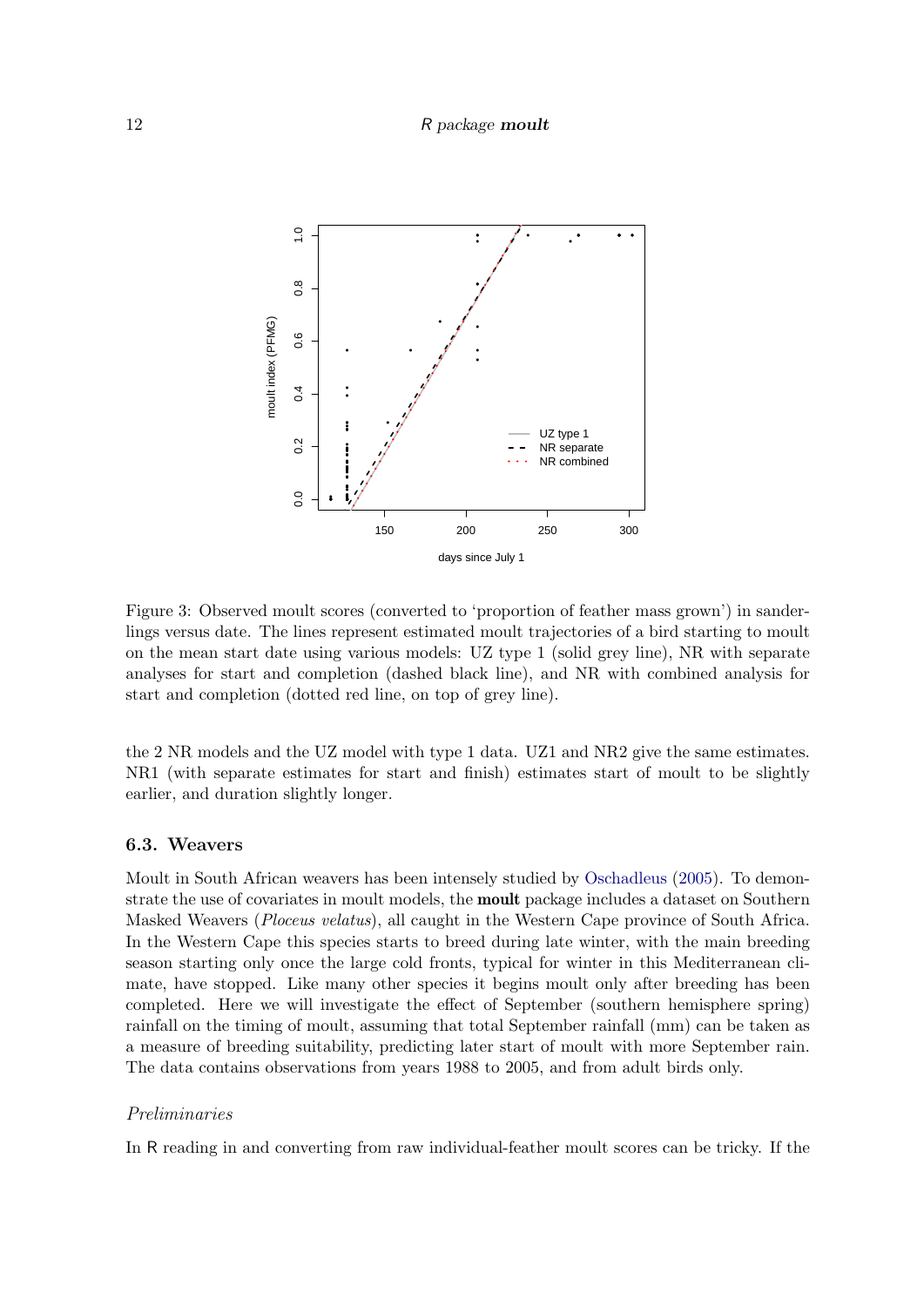moult scores for all primary feathers are kept as a single character string (e.g., of the form 5444320000), one can ensure that the column of moult scores is read in as a character vector by using the argument colClasses in read.table(). R might otherwise convert these to scientific notation or eliminate leading zeroes.

We first convert from individual feather scores to the 'proportion of feather mass grown' using function ms2pfmg(). The proportion of feather mass grown is calculated by summing, over all feathers, the product of the proportion of feather grown with the relative mass of the feather [\(Underhill and Zucchini](#page-21-1) [1988\)](#page-21-1). Individual feather masses for Southern Masked Weavers are given below [\(Craig, Hulley, Whittington-Jones, and Bonnevie](#page-20-2) [2001\)](#page-20-2). We use moult scores from the first nine primaries because the tenth is very small in this species. date2days converts dates to days since 1 August  $(= day 1)$ . This startmonth is generally chosen as one in which no birds are in active moult.

```
R> data("weavers")
R> head(weavers)
      RDate Sex Year Moult
1 1999-07-24 2 1999 5555555555
2 1999-07-24 1 1999 5555555555
3 2000-05-19 1 2000 5555555555
4 2002-10-21 1 2002 5555555555
5 2003-11-19 2 2003 5555555555
6 2004-12-03 4 2004 5555555555
R> if (is.numeric(weavers$Moult)) {
    scores < - format(weavers$Moult, scientific = FALSE, trim = TRUE)+ } else {
+ scores <- weavers$Moult
+ }
R> mscores <- substr(scores, 1, 9)
R> feather.mass <- c(10.4, 10.8, 11.5, 12.8, 14.4, 15.6, 16.3, 15.7, 15.7)
R> weavers$pfmg <- ms2pfmg(mscores, feather.mass)
R weavers$day <- date2days(weavers$RDate, dateformat = "yyyy-mm-dd",
                           startmonth = 8)
```
Two simple models

 $R > m88.2$  <-  $moult(pfmg \tilde{\ }$  day, data = weavers) R> summary(m88.2) Call:  $mout(formula = pfmg \text{ and } day, data = weavers)$ 

Duration coefficients: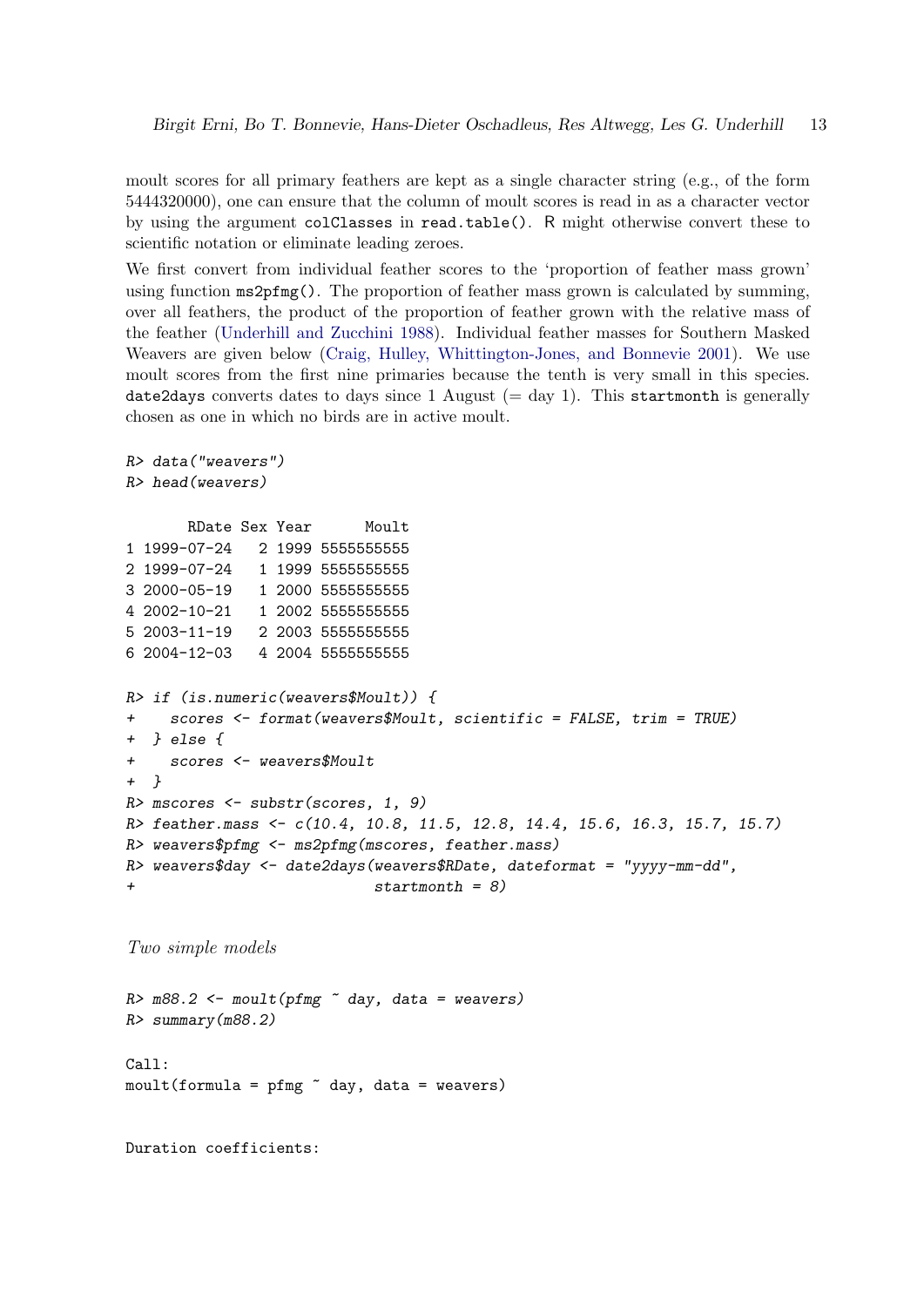Estimate Std. Error intercept.1 83.47 2.972 Mean start date coefficients: Estimate Std. Error intercept 181.5 2.839 Coefficients for standard deviation in start date: Estimate Std. Error (Intercept) 146.7 23.05 Log-likelihood: -4514 on 3 Df  $R$  m88c <- moult(pfmg  $\tilde{C}$  day, data = weavers, type = 3) R> summary(m88c) Call: moult(formula = pfmg  $\sim$  day, data = weavers, type = 3) Duration coefficients: Estimate Std. Error intercept.1 83.92 11.7 Mean start date coefficients: Estimate Std. Error intercept 152.9 6.298 Coefficients for standard deviation in start date: Estimate Std. Error (Intercept) 31.83 8.259 Log-likelihood: 271.6 on 3 Df R> uz1 <- durationmean2ab(coef(m88c, "duration"), coef(m88c, "mean"))

Moult in weavers seems slightly problematic as throughout the year birds with all new feathers and birds with all old feathers seem to be present (Figure [4\)](#page-15-0). Note the large standard deviation estimated with moult-data type 2 (model m88.2). To use data as type 2, and avoid estimation problems such as above, it is first necessary to change all 55555555 at the start to 000000000, and all 000000000 at the end to 555555555 (moult complete). 'All new' or 'all old' are, not always correct, assignments made in the field. Therefore, adjustments may be necessary for the analysis. In many cases it can be difficult to decide how close to the moulting birds the adjustment can be made. When the ratio of non-moulting birds compared to moulting birds is higher than expected, sub-sampling of non-moulting birds can improve estimates [\(Bonnevie](#page-20-3) [2010\)](#page-20-3). Here, we will only consider birds actively moulting, i.e. a type 3 model.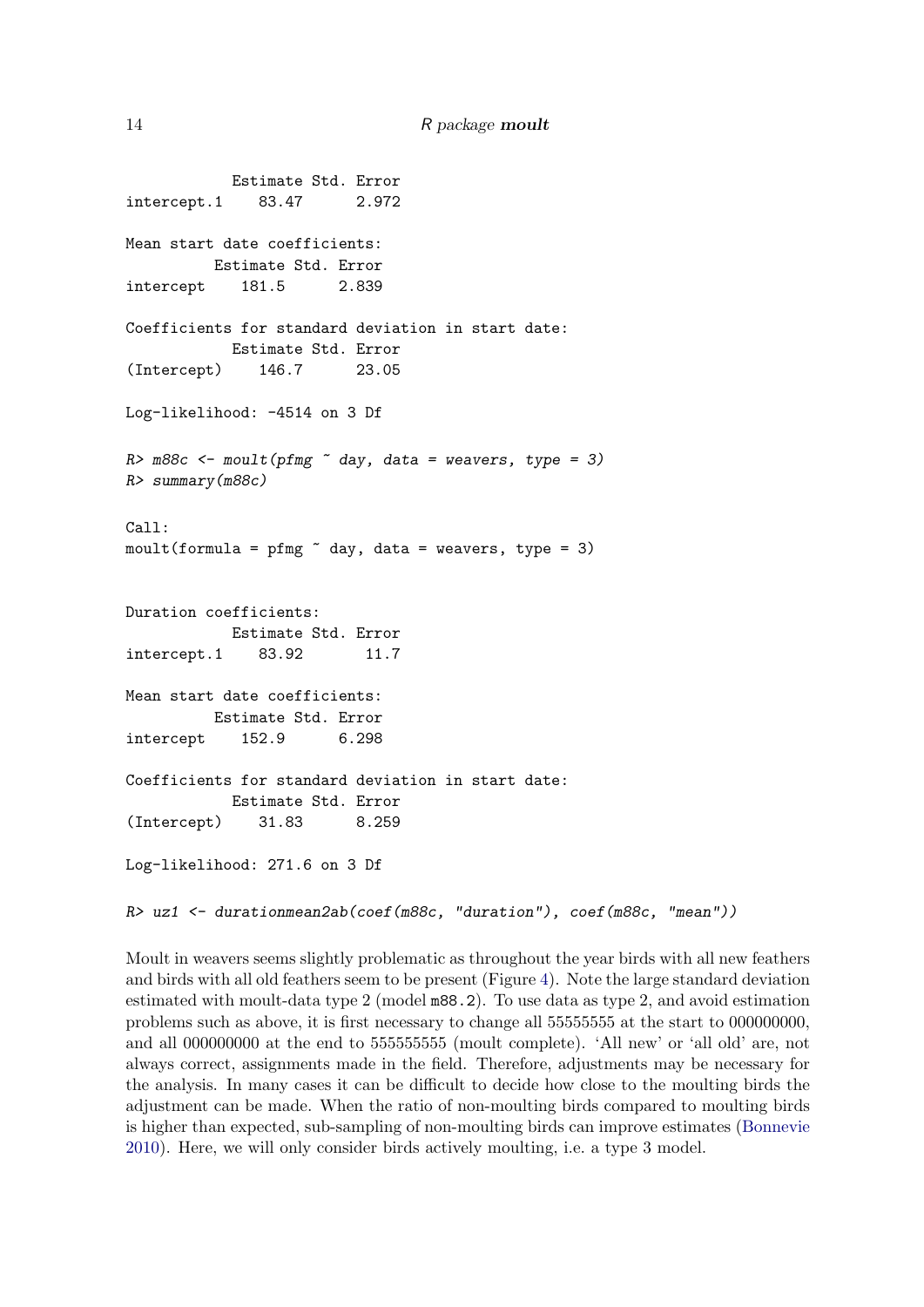### Start and duration depend on sex

We now fit a model where we let start and duration of moult depend on sex.

```
R> ssex \le ifelse(weavers$Sex == 1 | weavers$Sex == 3, 'male',
          ifelse(weavers$Sex == 2 | weavers$Sex == 4, 'female', MA)R> weavers$ssex <- as.factor(ssex)
R \geq mmf \leq moult(pfmg \sim day | ssex | ssex, data = weavers, type = 3)
R> summary(mmf)
Ca11:moult(formula = pfmg \tilde{ } day | ssex | ssex, data = weavers, type = 3)
Duration coefficients:
           Estimate Std. Error
intercept.1 52.88 10.036
ssexmale 35.32 8.929
Mean start date coefficients:
         Estimate Std. Error
intercept 163.14 5.945
ssexmale -12.03 5.776
Coefficients for standard deviation in start date:
           Estimate Std. Error
(Intercept) 29.1 7.677
Log-likelihood: 270.2 on 5 Df
```
The coefficient ssexmale is an estimate of the difference between males and females, for both, duration and mean start date. Thus males seem to take longer to moult but start earlier (Figure [4\)](#page-15-0). [Underhill and Zucchini](#page-21-1) [\(1988\)](#page-21-1) have noted that, especially for type 3 models, start and duration estimates are often highly negatively correlated.

```
R> fstart <- coef(mmf, "mean")[1]
R> fduration \leq coef(mmf, "duration")[1]
R> mstart \leq sum(coef(mmf, "mean")[1:2])
R> mduration \leq sum(coef(mmf, "duration")[1:2])
R> female.traj <- durationmean2ab(fduration, fstart)
R> male.traj <- durationmean2ab(mduration, mstart)
R> plot(pfmg \degree day, pch = 16, cex = 0.5, xlab = "days since August 1",
+ ylab = "proportion of feather mass grown", las = 1, col = "grey",
+ data = weavers)
R> abline(uz1, lwd = 2)
R abline(male.traj, col = "blue", lty = 2, lwd = 3)
R> abline(female.traj, col = "red", lty = 4, lwd = 3)
```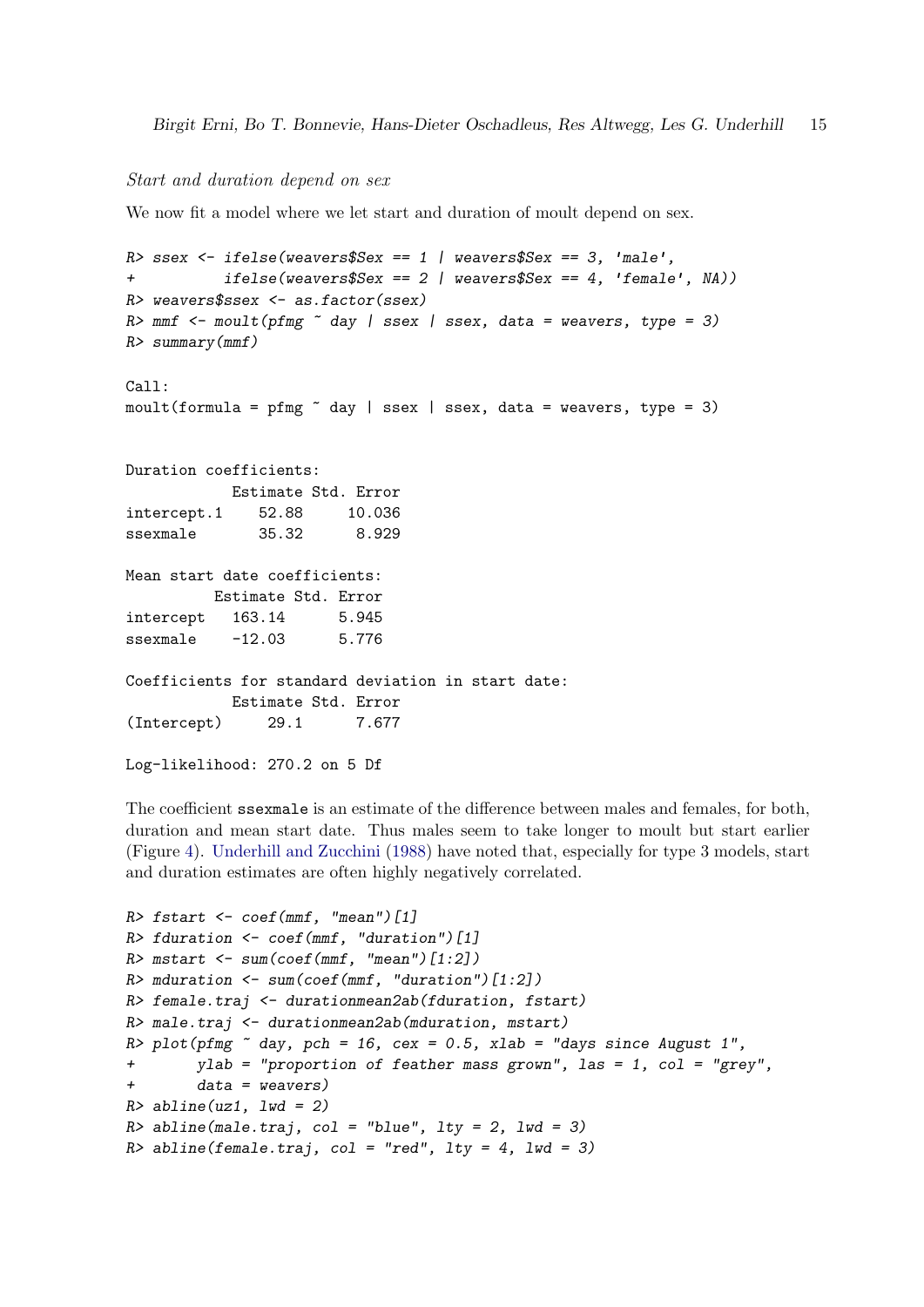```
R> legend(280, 0.2, lty = c(2, 4), lwd = 2, col = c("blue", "red"),+ legend = c("males", "females"), bty = "n")
```


<span id="page-15-0"></span>Figure 4: Observed moult scores (converted to 'proportion of feather mass grown') of Southern Masked Weavers versus date. The lines represent estimated moult trajectories of birds starting at the mean start date for all birds (solid black line), females (dotted-and-dashed red line), and males (dashed blue line).

### Start of moult depends on year

In the following example, year is defined as a factor, and the (mean) moult start date is allowed to vary between years, duration of moult is assumed constant.

```
R> weavers$year.f <- as.factor(weavers$Year)
R > m88y <- moult(pfmg \sim day | 1 | year.f, data = weavers, type = 3)
R> summary(m88y)
Call:
moult(formula = pfmg \tilde{ } day | 1 | year.f, data = weavers, type = 3)
Duration coefficients:
            Estimate Std. Error
intercept.1 87.78 12.03
```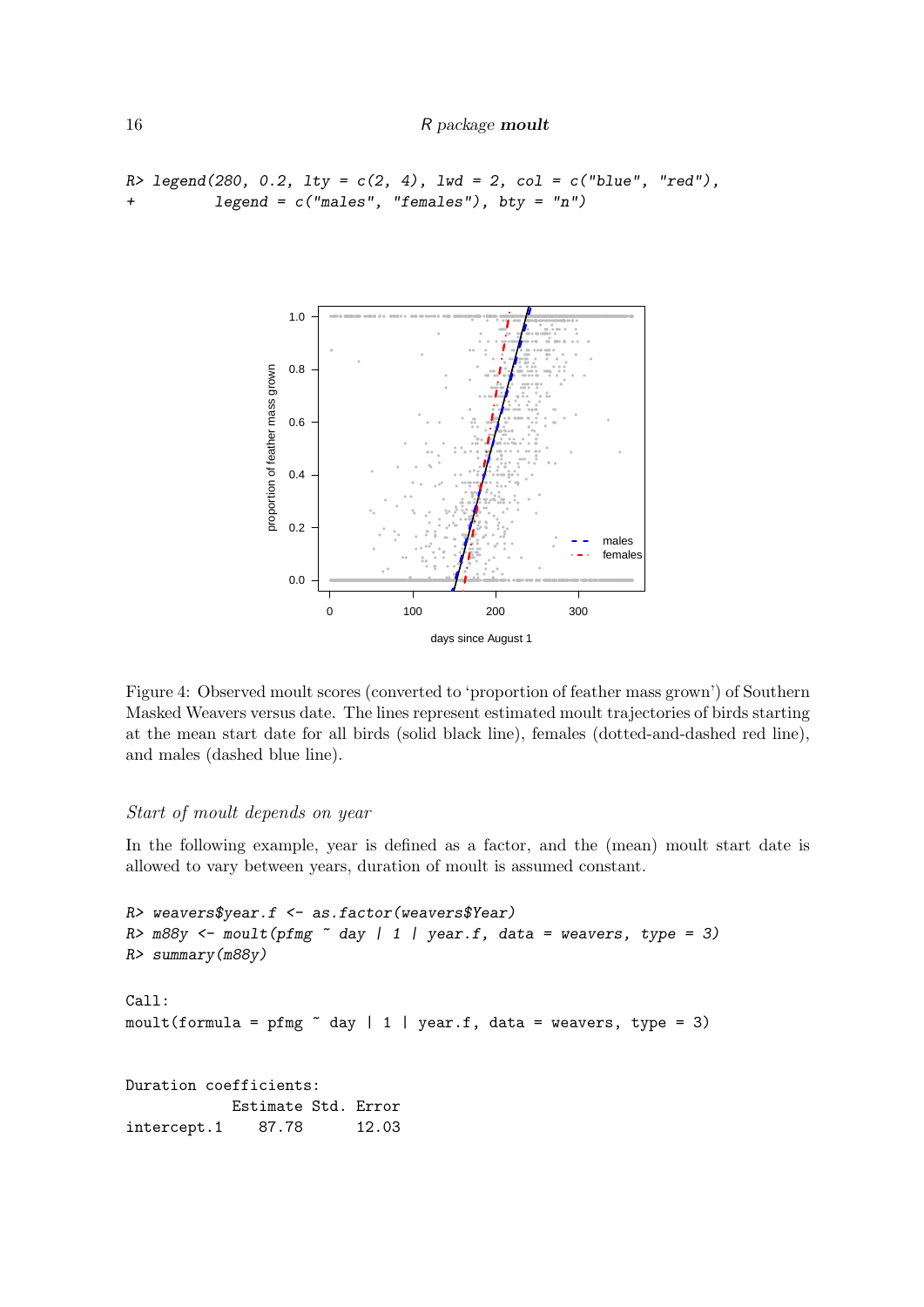Mean start date coefficients: Estimate Std. Error

| intercept 147.47918  |            | ΝA |
|----------------------|------------|----|
| year.f1989 -28.95133 |            | NA |
| year.f1990 -23.48117 |            | NA |
| year.f1991 -15.38077 |            | NA |
| year.f1992 -5.09195  |            | NA |
| year.f1993 10.72329  |            | NA |
| year.f1994 5.51117   |            | ΝA |
| year.f1995 6.54688   |            | NA |
| year.f1996 21.96218  |            | NA |
| year.f1997 0.67247   |            | NA |
| year.f1998 10.31251  |            | NA |
| year.f1999 7.60626   |            | ΝA |
| year.f2000           | $-7.71636$ | NA |
| year.f2001 -0.04938  |            | NA |
| year.f2002 5.47793   |            | NA |
| year.f2003 -4.37746  |            | NA |
| year.f2004 4.17184   |            | ΝA |
| year.f2005 17.18527  |            | ΝA |
|                      |            |    |

Coefficients for standard deviation in start date: Estimate Std. Error (Intercept) 31.82 8.335

Log-likelihood: 272.7 on 20 Df

#### R> weavers\$pfmg[weavers\$Year == 1988]

[1] 0.0000000 0.0000000 0.0000000 0.0000000 0.0000000 0.0000000 [7] 0.0000000 0.0000000 0.0000000 0.0000000 0.0000000 0.0000000 [13] 0.0000000 0.0000000 0.0000000 0.0000000 0.0000000 0.9840706

With the above model the standard errors for the year effects could not be estimated, hence also the warning message. The problem seems to be year 1988, which had only a single individual in active moult. We next remove this year from the data frame. Using data = weavers[weavers\$Year > 1988] here leads to problems, because this results in a factor with unused levels (level 1988), therefore we create a new data frame weav89.

```
R> weav89 <- weavers[weavers$Year >= 1989, ]
R> weav89$year.f <- as.factor(weav89$Year)
R > m89y \leftarrow moult(pfmg \sim day \mid 1 \mid year.f, data = weak89, type = 3)R> summary(m89y)
Call:
moult(formula = pfmg \degree day | 1 | year.f, data = weav89, type = 3)
```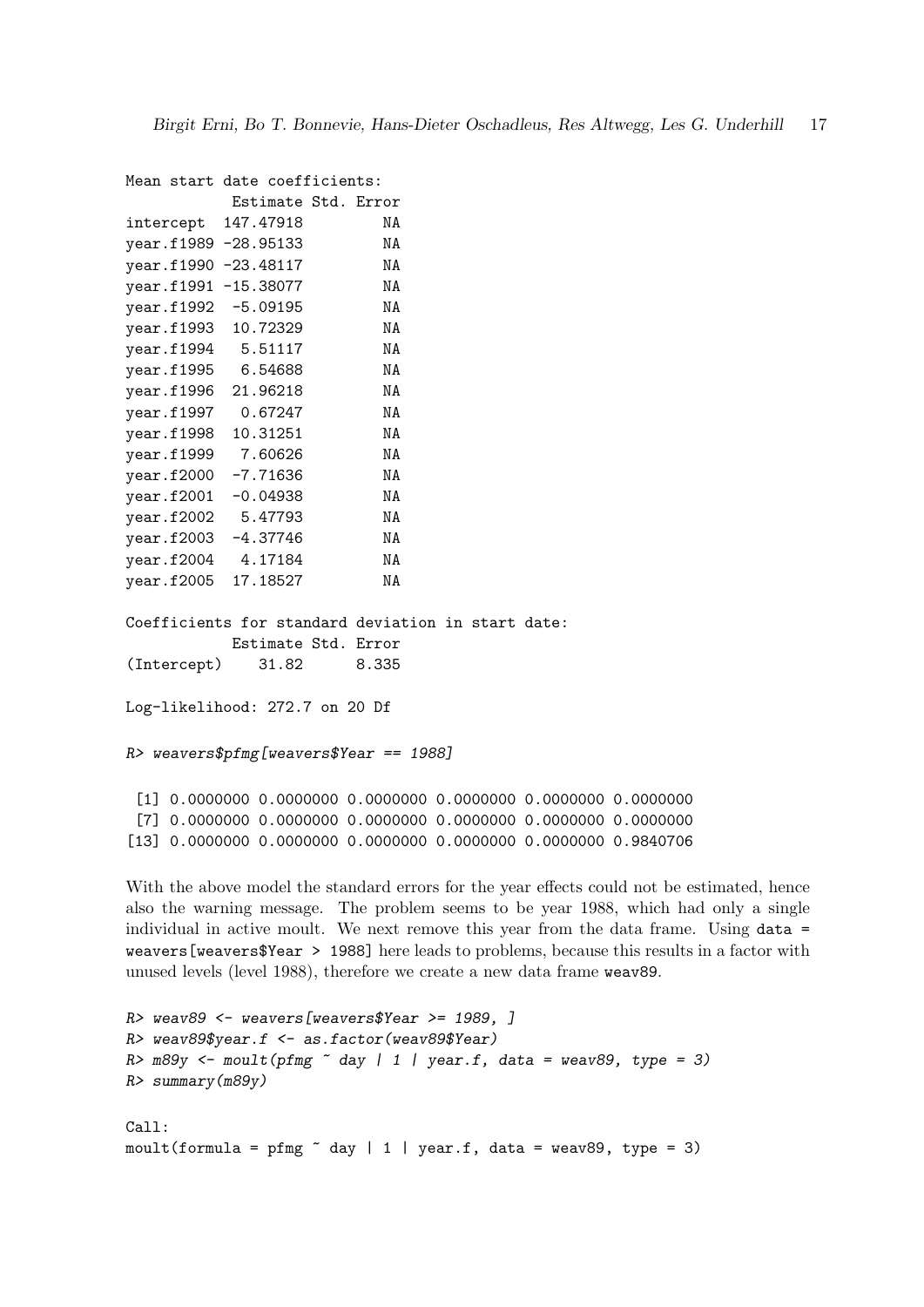```
Duration coefficients:
          Estimate Std. Error
intercept.1 88.13 12.03
Mean start date coefficients:
         Estimate Std. Error
intercept 125.319 17.42
year.f1990 -4.325 25.19
year.f1991 6.420 19.02
year.f1992 16.541 17.63
year.f1993 32.289 18.04
year.f1994 27.068 17.01
year.f1995 28.565 17.00
year.f1996 44.778 24.27
year.f1997 22.453 20.29
year.f1998 31.982 20.01
year.f1999 29.525 18.62
year.f2000 14.293 18.63
year.f2001 21.788 17.64
year.f2002 27.547 17.50
year.f2003 17.529 17.06
year.f2004 26.042 17.02
year.f2005 39.083 18.99
Coefficients for standard deviation in start date:
          Estimate Std. Error
(Intercept) 31.89 8.347
```

```
Log-likelihood: 272.6 on 19 Df
```
The differences in mean starting date between years seem large, however the standard errors are also large. Therefore it seems that there is no evidence for differences in starting dates between years. The year estimates are differences (in days) compared to the reference year 1989.

To obtain the fitted values of mean start date of moult for each year, we can use the predict function:

```
R> pred.year <- predict(m89y, predict.type = "start",
+ newdata = data.frame(year.f = as.factor(1989:2005)))
```
### Start of moult depends on rainfall

We now model start of moult as a function of a continuous covariate September rainfall at the Cape Town Astronomical Observatory (South African Weather Service), first as a linear function, then as a quadratic function of rainfall.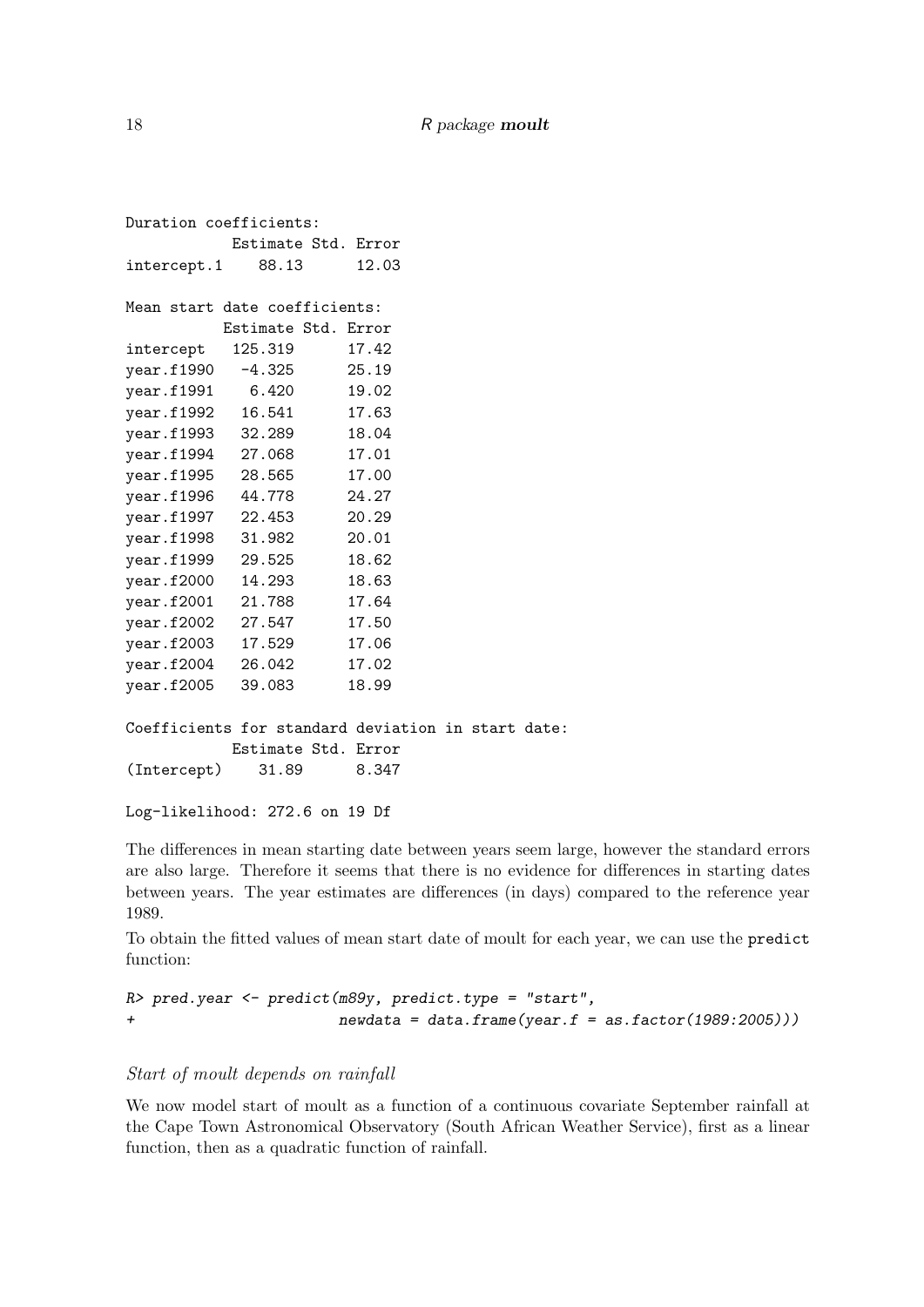```
Birgit Erni, Bo T. Bonnevie, Hans-Dieter Oschadleus, Res Altwegg, Les G. Underhill 19
R> rainSep <- c(44.8, 110.2, 24.3, 84.4, 73.1, 10.5, 32.4, 3.8, 91.2,
+ 8.1, 27.8, 112.4, 58.7, 111.5, 20, 66.3, 43, 14.5)
R> weavers$rain <- rainSep[match(weavers$Year, 1988:2005)]
R> m88r <- moult(pfmg \sim day \mid 1 \mid rain, data = weavers, type = 3)R> m88r2 <- moult(pfmg \sim day \mid 1 \mid rain + I(rain \sim 2), data = weavers, type = 3)
R> summary(m88r2)
Call:
moult(formula = pfmg \tilde{ } day | 1 | rain + I(rain\tilde{ }2), data = weavers,
    type = 3)Duration coefficients:
            Estimate Std. Error
intercept.1 85.89 11.93
Mean start date coefficients:
            Estimate Std. Error
intercept 159.534005 7.576
rain -0.326805 0.196
I(rain^2) 0.001873 0.002
Coefficients for standard deviation in start date:
            Estimate Std. Error
(Intercept) 31.63 8.178
Log-likelihood: 265.8 on 5 Df
Comparing these models using Akaike's information criterion:
R> AIC(m88y, m88c, m88r, m88r2)
      df AIC
```
m88y 20 -505.3822 m88c 3 -537.1497 m88r 4 -522.2994 m88r2 5 -521.5974

mmf had many missing observations due to unknown sex, and is thus not included in the AIC comparison. Out of the remaining models, the AIC selects model m88c (constant start date), which confirms the above conclusions that there is no clear evidence for differences between years, nor for a relationship between mean starting date and September rainfall (Figure [5\)](#page-19-0).

```
R > par(max = c(7, 9, 1, 1), mgp = c(5, 1, 0))R > plot(1988:2005, c(NA, pred.year[, 1]), type = "b", lwd = 1, pch = 19,
        xlab = "year", ylab = "mean start of mouth",
```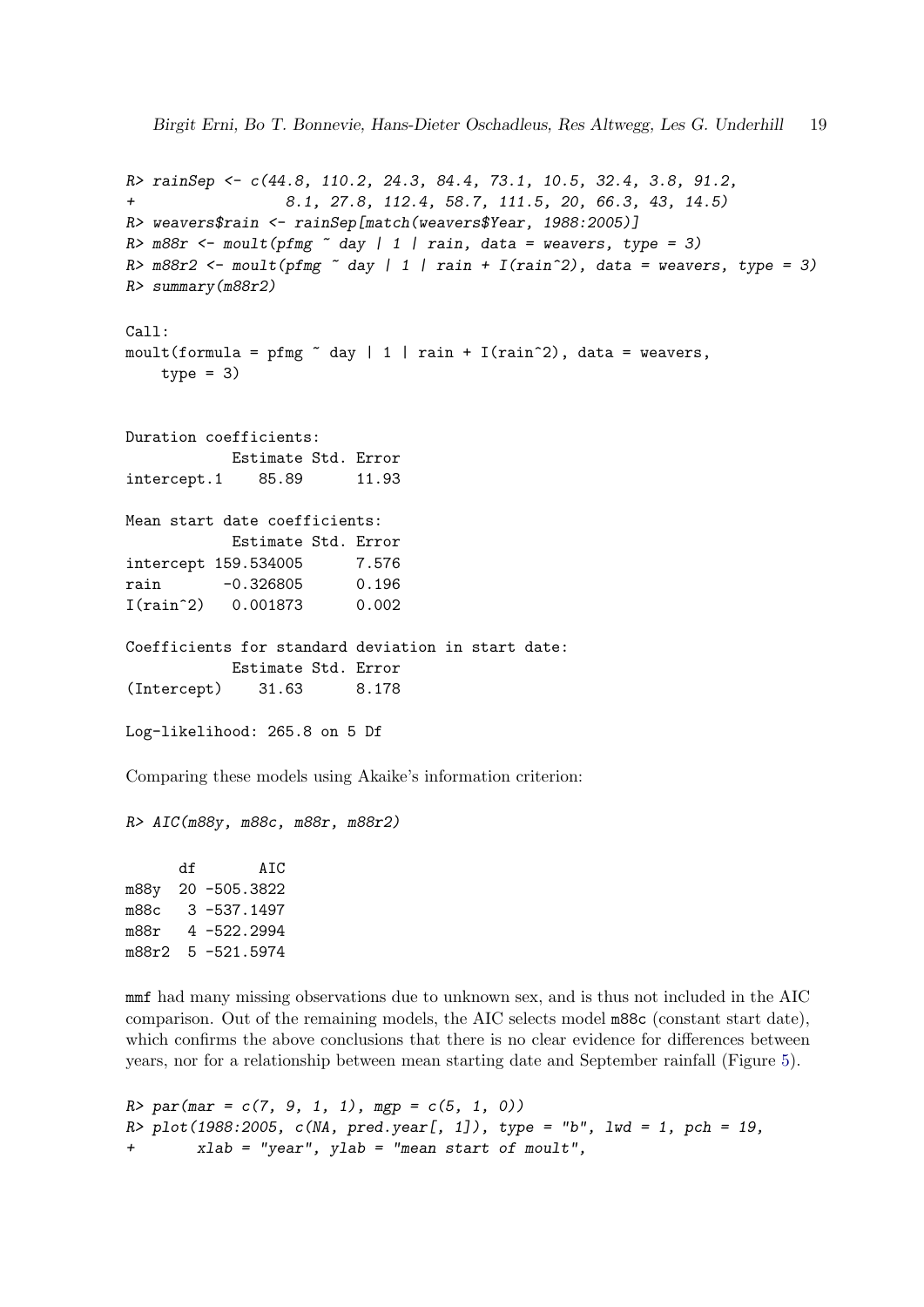```
+ ylim = c(70, 210), las = 1, yaxt = "n")
R abline(h = coef(m88c, "mean"), col = "grey")
R> upp <- pred.year[, 1] + 1.96 * pred.year[, 2]
R > 1wr < - \text{pred.year}[, 1] - 1.96 * \text{pred.year}[, 2]R arrows(x0 = 1989:2005, y0 = lwr, y1 = upp, code = 3, angle = 90,
+ length = 0.05)
R> ylab <- format(as.Date(seq(70, 210, by = 20), origin = "2012-07-31"), "%d %b")
R axis(2, at = seq(70, 210, by = 20), labels = ylab, las = 1)
```


<span id="page-19-0"></span>Figure 5: Estimated mean start dates of moult in Southern Masked Weavers between 1988 to 2005 from model with year effect (m89y, solid black line), and model with constant mean start date (m88c, grey line). Error bars are 95% confidence intervals.

## 7. Discussion

More than 20 years ago [Underhill and Zucchini](#page-21-1) [\(1988\)](#page-21-1) published an improved method to analyse moult in birds. These UZ models, and the probit models used by [Rothery and Newton](#page-21-10) [\(2002\)](#page-21-10), are still considered the best way to analyse moult. However, easy-to-use software to fit the UZ models was not widely available. The **moult** package for R aims to provide all functions required for the analysis of moult data in an easy-to-use format. Here, we have demonstrated its functionality. In addition to the original moult models published in [Underhill and Zucchini](#page-21-1)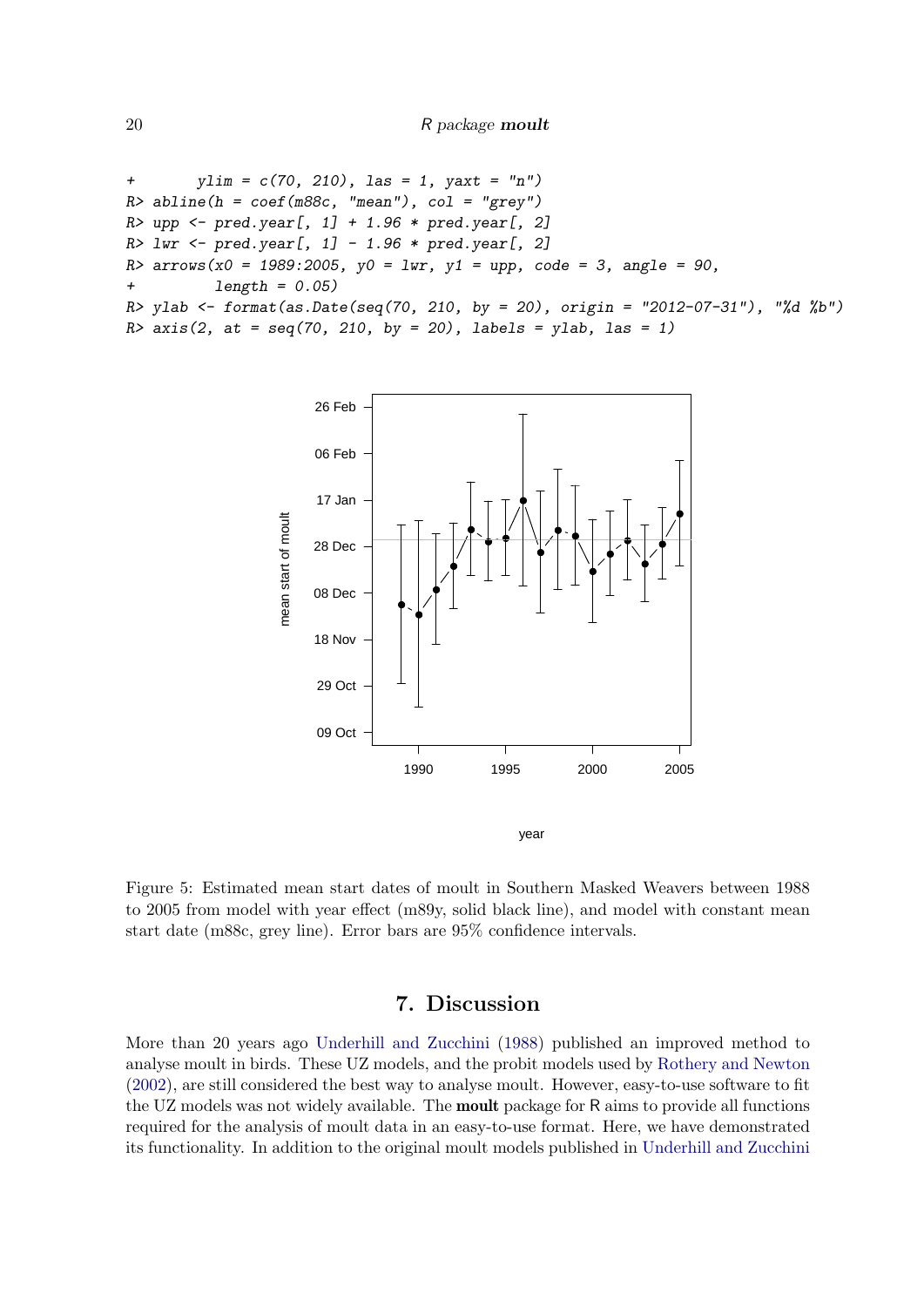[\(1988\)](#page-21-1) and [Underhill](#page-21-2) et al. [\(1990\)](#page-21-2), in moult the duration, mean and standard deviation of start of moult parameters can be modelled as functions of explanatory variables. This will allow researchers to ask and answer important ecological questions, and can be seen as a further advantage of the UZ models: because duration and mean start date (and standard deviation in start date) are the parameters of the likelihood, it is straightforward to extend the likelihood to model these parameters as functions of covariates.

The UZ moult models can be sensitive to certain types of data problems. One of these problems is individuals that start moulting markedly later or earlier than the bulk of the population. Such outliers can result in large estimates of the standard deviation parameter  $\sigma$ , and may even lead to non-convergence. A second, common, problem is the presence of zero (not started) or 1 (completed) moult scores throughout the season. In our experience, for example, with the weaver data in this manuscript, it is not straightforward to choose cut-off points to decide whether a bird not in moult has all old or all new feathers, and estimates can be sensitive to these cut-off points. Optimization of the log-likelihood can be sensitive to starting values, especically for standard deviation estimates, so it is advisable to try different starting values for complex models.

The critical assumption made by the UZ models of constant rate of change in moult index, or a linear increase in moult index over time, may not hold in reality [\(Summers, Swann,](#page-21-13) [and Nicoll](#page-21-13) [1980;](#page-21-13) [Newton and Rothery](#page-21-14) [2000\)](#page-21-14). This assumption is not required when using the probit model [Rothery and Newton](#page-21-10) [\(2002\)](#page-21-10), or the UZ models with type 1 data. [Newton](#page-21-14) [and Rothery](#page-21-14) [\(2000\)](#page-21-14) compared the UZ models for data types 1 to 3 and found that type 1 models gave more accurate estimates of timing and duration of moult, especially when the linearity assumption was not met. The probit model and the UZ type 1 model are almost identical. The advantage of the UZ model is that, because start and duration of moult are the parameters being estimated directly, it is easier to add covariates.

## Acknowledgments

We thank all bird ringers for collecting moult data, and SAFRING for curating the data. V. Salewski commented on an early version of the moult package. We are greatful to F. Korner-Nievergelt and an anonymous reviewer for comments that greatly improved this document and the moult package.

## References

- <span id="page-20-3"></span>Bonnevie BT (2010). "Balancing Moult Data by Subsampling Non-moulting Birds Prior to Regression Analysis." Ostrich, 81(3), 265–268.
- <span id="page-20-1"></span>Chambers JM, Hastie TJ (eds.) (1992). Statistical Models in S. Chapman & Hall, London.
- <span id="page-20-2"></span>Craig AJFK, Hulley PE, Whittington-Jones CA, Bonnevie BT (2001). "Flying Times and Flight Feathers: Patterns of Moult in Sympatric Seed-eaters." Ostrich Supplement 15, 72.
- <span id="page-20-0"></span>Erni B, Bonnevie BT, Oschadleus HD, Altwegg R, Underhill LG (2013). "moult: An R Package to Analyze Moult in Birds." Journal of Statistical Software,  $52(8)$ , 1–23. URL <http://www.jstatsoft.org/v52/i08/>.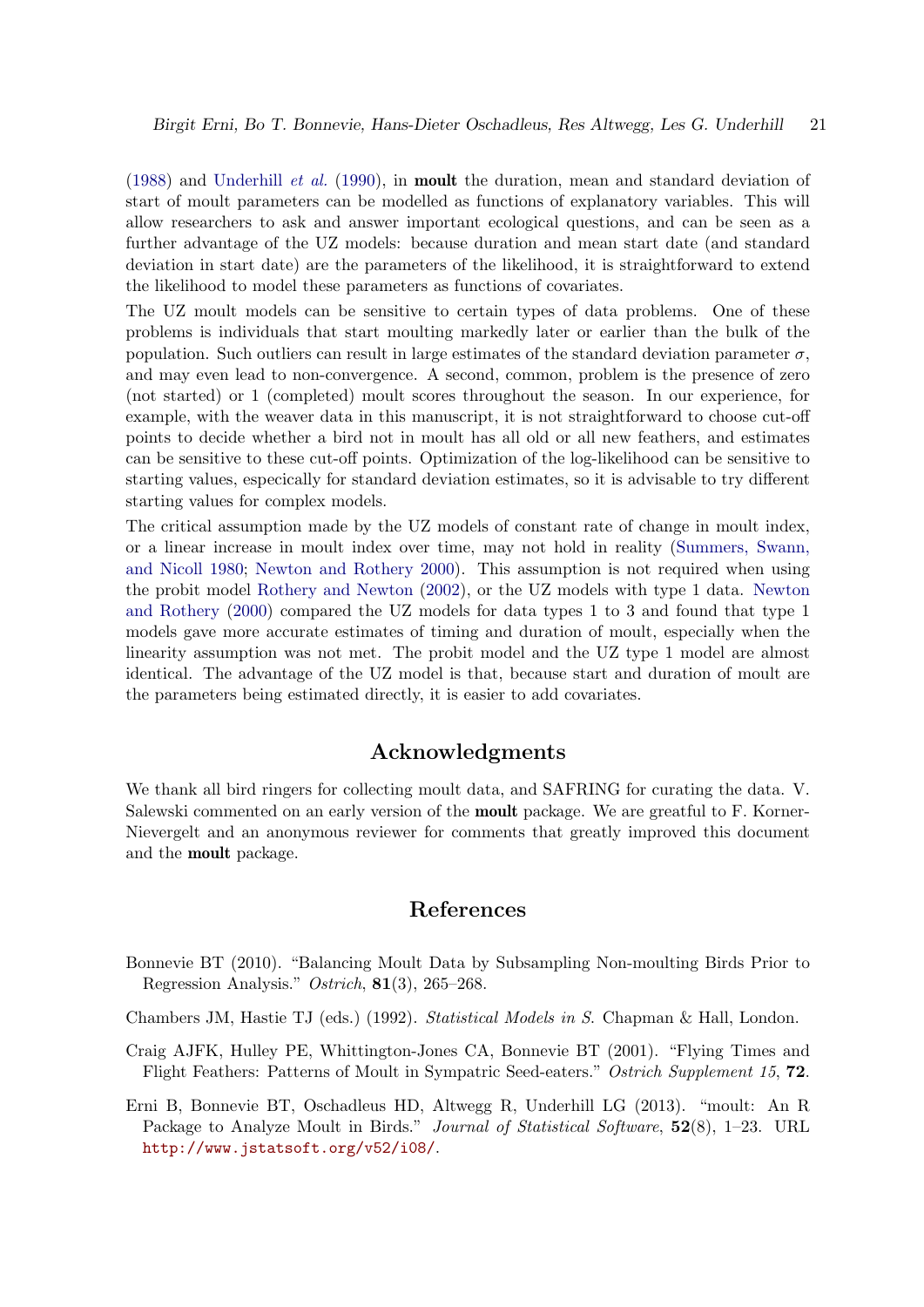#### 22 R package moult

- <span id="page-21-4"></span>Ginn HB, Melville DS (1983). *Moult in Birds. BTO Guide 19*. British Trust for Ornithology, Tring.
- <span id="page-21-0"></span>Newton I (2009). "Moult and Plumage." Ringing & Migration, 24, 220–226.
- <span id="page-21-14"></span>Newton I, Rothery P (2000). "Timing and Duration of Moult in the Bullfinch Pyrrhula pyrrhula: An Appraisal of Different Analytical Procedures." Ibis, 142, 65–74.
- <span id="page-21-12"></span>Oschadleus HD (2005). Patterns of Primary Moult in the Weavers, Ploceidae. Ph.D. thesis, University of Cape Town.
- <span id="page-21-5"></span>Pimm S (1976). "Estimation of the Duration of Bird Molt." Condor, 78, 550.
- <span id="page-21-3"></span>R Development Core Team (2012). R: A Language and Environment for Statistical Computing. R Foundation for Statistical Computing, Vienna, Austria. ISBN 3-900051-07-0, URL <http://www.R-project.org/>.
- <span id="page-21-10"></span>Rothery P, Newton I (2002). "A Simple Method for Estimating Timing and Duration of Avian Primary Moult using Field Data." Ibis, 144, 526–528.
- <span id="page-21-13"></span>Summers RW, Swann RL, Nicoll M (1980). "Unbending Moult Data." Wader Study Group Bulletin, 30, 12–13.
- <span id="page-21-6"></span>Summers RW, Swann RL, Nicoll M (1983). "The Effects of Methods on Estimates of Primary Moult Duration in the Redshank Tringa totanus." Bird Study, 30, 149–156.
- <span id="page-21-7"></span>Underhill LG (1985). "Estimating the Parameters for Primary Moult - A New Statistical Model." Wader Study Group Bulletin, 44, 27–29.
- <span id="page-21-8"></span>Underhill LG, Serra L, Brandao A (2008). "Progress with the Statistical Analysis of Primary Moult." In Proceedings of the XXIII International Ornithological Congress, Beijing, China. Acta Zoologica Sinica, volume 52 Supplement, pp. 440–443.
- <span id="page-21-1"></span>Underhill LG, Zucchini W (1988). "A Model for Avian Primary Moult." *Ibis*, **130**, 358-372.
- <span id="page-21-2"></span>Underhill LG, Zucchini W, Summers RW (1990). "A Model for Avian Primary Moult Data Types Based on Migration Strategies and an Example Using the Redshank Tringa totanus." Ibis, 132, 118–123.
- <span id="page-21-11"></span>Venables WN, Ripley BD (2002). Modern Applied Statistics with S. 4th edition. Springer-Verlag.
- <span id="page-21-9"></span>Zeileis A, Kleiber C, Jackman S (2008). "Regression Models for Count Data in R." Journal of Statistical Software, 27(8), 1–25. URL <http://www.jstatsoft.org/v27/i08/>.

#### Affiliation:

Birgit Erni Department of Statistical Sciences University of Cape Town Rondebosch 7701, South Africa E-mail: [Birgit.Erni@uct.ac.za](mailto:Birgit.Erni@uct.ac.za)